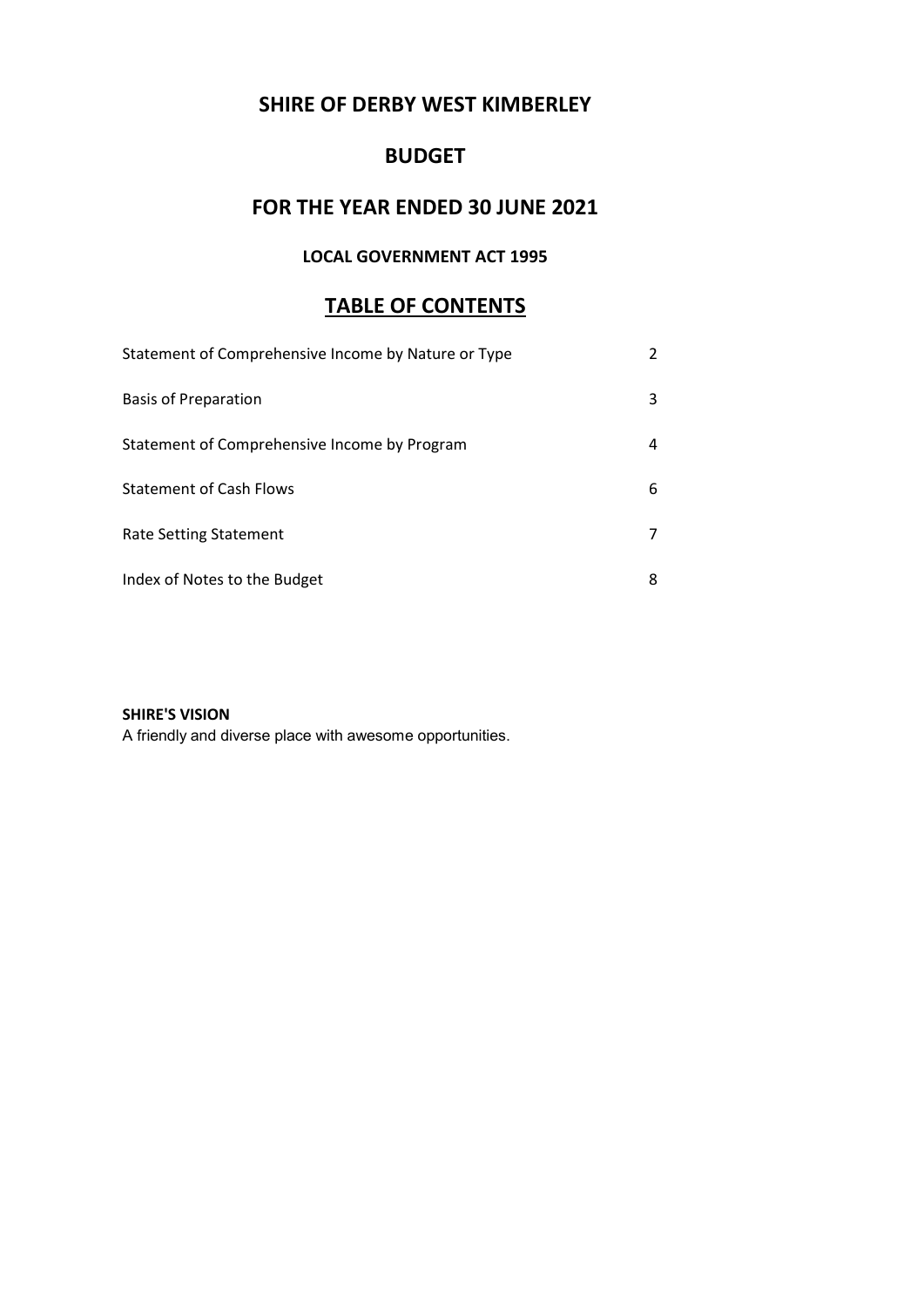# SHIRE OF DERBY WEST KIMBERLEY STATEMENT OF COMPREHENSIVE INCOME BY NATURE OR TYPE FOR THE YEAR ENDED 30 JUNE 2021

|                                                                            |             | 2020/21        | 2019/20        | 2019/20        |
|----------------------------------------------------------------------------|-------------|----------------|----------------|----------------|
|                                                                            | <b>NOTE</b> | <b>Budget</b>  | <b>Actual</b>  | <b>Budget</b>  |
|                                                                            |             | \$             | \$             | \$             |
| <b>Revenue</b>                                                             |             |                |                |                |
| Rates                                                                      | 1(a)        | 8,795,965      | 7,342,404      | 7,285,776      |
| Operating grants, subsidies and                                            |             |                |                |                |
| contributions                                                              | 9(a)        | 7,205,732      | 9,207,133      | 6,823,878      |
| Fees and charges                                                           | 8           | 3,356,473      | 4,068,140      | 3,699,340      |
| Interest earnings                                                          | 11(a)       | 253,005        | 543,956        | 320,075        |
| Other revenue                                                              | 11(b)       | 18,425         | 146,814        | 203,000        |
|                                                                            |             | 19,629,600     | 21,308,447     | 18,332,069     |
| <b>Expenses</b>                                                            |             |                |                |                |
| Employee costs                                                             |             | (7, 325, 883)  | (6, 158, 939)  | (7,080,355)    |
| Materials and contracts                                                    |             | (10,051,182)   | (7, 447, 099)  | (8,434,621)    |
| Utility charges                                                            |             | (1,015,601)    | (1,011,421)    | (1,011,098)    |
| Depreciation on non-current assets                                         | 5           | (7, 454, 631)  | (7, 423, 535)  | (8, 554, 193)  |
| Interest expenses                                                          | 11(d)       | (191, 085)     | (225, 915)     | (259, 622)     |
| Insurance expenses                                                         |             | (1,094,727)    | (1,023,930)    | (971, 377)     |
| Other expenditure                                                          |             | (337, 755)     | (720, 981)     | (415,050)      |
|                                                                            |             | (27, 470, 864) | (24, 011, 820) | (26, 726, 316) |
| <b>Subtotal</b>                                                            |             | (7,841,264)    | (2,703,373)    | (8, 394, 247)  |
| Non-operating grants, subsidies and                                        |             |                |                |                |
| contributions                                                              | 9(b)        | 16,233,630     | 2,636,143      | 3,639,968      |
| Profit on asset disposals                                                  | 4(b)        | 41,258         | 0              | 0              |
| Loss on asset disposals                                                    | 4(b)        | (203, 559)     | 0              | (135,000)      |
|                                                                            |             | 16,071,329     | 2,636,143      | 3,504,968      |
| <b>Net result</b>                                                          |             | 8,230,065      | (67, 230)      | (4,889,279)    |
|                                                                            |             |                |                |                |
| Other comprehensive income<br>Changes on revaluation of non-current assets |             | $\mathbf 0$    | 0              | 0              |
|                                                                            |             | $\mathbf 0$    | $\mathbf 0$    | $\mathbf 0$    |
| Total other comprehensive income                                           |             |                |                |                |
| <b>Total comprehensive income</b>                                          |             | 8,230,065      | (67, 230)      | (4,889,279)    |

This statement is to be read in conjunction with the accompanying notes.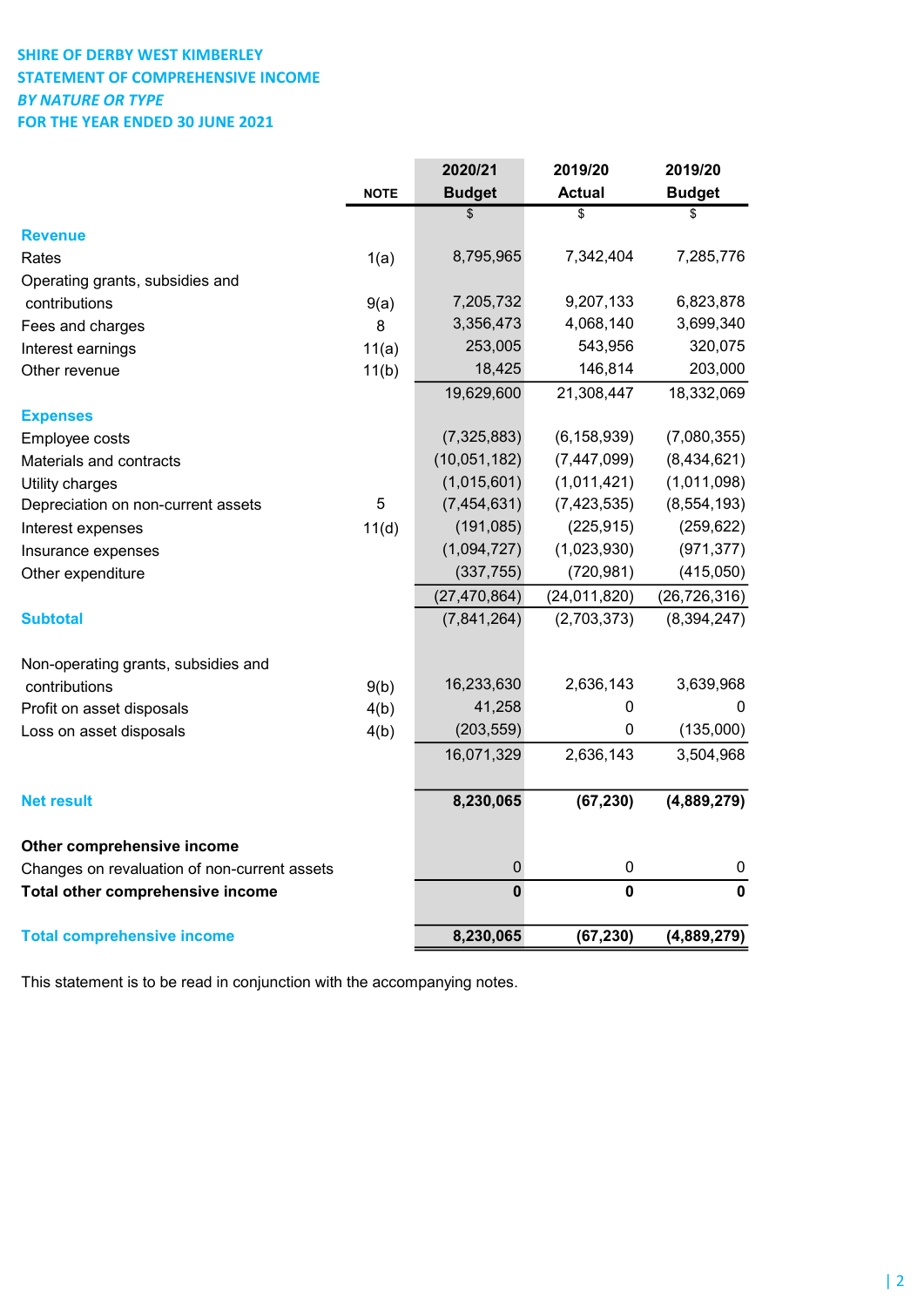# SHIRE OF DERBY WEST KIMBERLEY FOR THE YEAR ENDED 30 JUNE 2021

### BASIS OF PREPARATION **REVENUES (CONTINUED)**

The budget has been prepared in accordance with Australian Accounting **OPERATING GRANTS, SUBSIDIES AND CONTRIBUTIONS** Standards (as they apply to local governments and not-for-profit entities) and Refer to all amounts received as grants, subsidies and contributions that are interpretations of the Australian Accounting Standards Board, and the Local not non-operating grants. Government Act 1995 and accompanying regulations. The Local Government (Financial Management) Regulations 1996 take precedence over Australian NON-OPERATING GRANTS, SUBSIDIES AND Accounting Standards. Regulation 16 prohibits a local government from **CONTRIBUTIONS** recognising as assets Crown land that is a public thoroughfare, such as land Amounts received specifically for the acquisition, construction of new or the under roads, and land not owned by but under the control or management of upgrading of non-current assets paid to a local government, irrespective of the local government, unless it is a golf course, showground, racecourse or whether these amounts are received as capital grants, subsidies, contributions recreational facility of State or regional significance. Consequently, some or donations. assets, including land under roads acquired on or after 1 July 2008, have not been recognised in this budget. This is not in accordance with the requirements FEES AND CHARGES of AASB 1051 Land Under Roads paragraph 15 and AASB 116 Property, Plant Revenue (other than service charges) from the use of facilities and charges

Accounting policies which have been adopted in the preparation of this budget penalties and administration fees. Local governments may wish to disclose have been consistently applied unless stated otherwise. Except for cash flow more detail such as rubbish collection fees, rental of property, fines and and rate setting information, the budget has been prepared on the accrual basis penalties, other fees and charges. and is based on historical costs, modified, where applicable, by the measurement at fair value of selected non-current assets, financial assets and **INTEREST EARNINGS** liabilities. Interest and other items of a similar nature received from bank and investment

### THE LOCAL GOVERNMENT REPORTING ENTITY **THE LOCAL GOVERNMENT REPORTING ENTITY**

All funds through which the Shire of Derby West Kimberley controls resources to carry on its functions have been included in the financial statements forming **OTHER REVENUE / INCOME** part of this budget. **Other revenue, which can not be classified under the above headings**, includes

In the process of reporting on the local government as a single unit, all separated by note to ensure the correct calculation of ratios transactions and balances between those Funds (for example, loans and transfers between Funds) have been eliminated. EXPENSES

All monies held in the Trust Fund are excluded from the financial statements. All costs associated with the employment of person such as salaries, wages,

Balances shown in this budget as 2019/20 Actual are estimates as forecast at fringe benefit tax, etc. the time of budget preparation and are subject to final adjustments.

- 
- 

AASB 1059 is not expected to impact the annual budget. expenditures. Expenditures. Specific impacts of AASB 2018-7 have not been identified.

### RATES

All rates levied under the Local Government Act 1995. Includes general, **INSURANCE** differential, specified area rates, minimum rates, interim rates, back rates, All insurance other than worker's compensation and health benefit insurance ex-gratia rates, less discounts and concessions offered. Exclude administration included as a cost of employment. fees, interest on instalments, interest on arrears, service charges and sewerage rates. LOSS ON ASSET DISPOSAL

### SERVICE CHARGES investments. The contract of the contract of the contract of the contract of the contract of the contract of the contract of the contract of the contract of the contract of the contract of the contract of t

Service charges imposed under Division 6 of Part 6 of the Local Government Act 1995. Regulation 54 of the Local Government (Financial Management) DEPRECIATION ON NON-CURRENT ASSETS Regulations 1996 identifies these as television and radio broadcasting, Depreciation and amortisation expense raised on all classes of assets. underground electricity and neighbourhood surveillance services.

nature received from bank and investment accounts, interest on rate debentures, overdraft accommodation and refinancing expenses. instalments, interest on rate arrears and interest on debtors.

Profit on the disposal of assets including gains on the disposal of long term Donations and subsidies made to community groups. investments. Losses are disclosed under the expenditure classifications.

and Equipment paragraph 7. made for local government services, sewerage rates, rentals, hire charges, fee for service, photocopying charges, licences, sale of goods or information, fines,

accounts, interest on rate instalments, interest on rate arrears and interest on

dividends, discounts, and rebates. Reimbursements and recoveries should be

### EMPLOYEE COSTS

A separate statement of those monies appears at Note 12 to the budget. allowances, benefits such as vehicle and housing, superannuation, employment expenses, removal expenses, relocation expenses, worker's compensation 2019/20 ACTUAL BALANCES insurance, training costs, conferences safety expenses, medical examinations,

### MATERIALS AND CONTRACTS

CHANGE IN ACCOUNTING POLICIES **All expenditures on materials**, supplies and contracts not classified under other On the 1 July 2020 the following new accounting policies are to headings. These include supply of goods and materials, legal expenses, be adopted and may impact the preparation of the budget: consultancy, maintenance agreements, communication expenses, advertising AASB 1059 Service Concession Arrangements: Grantors expenses, membership, periodicals, publications, hire expenses, rental, leases, AASB 2018-7 Amendments to Australian Accounting Standards - Materiality postage and freight etc. Local governments may wish to disclose more detail such as contract services, consultancy, information technology, rental or lease

### UTILITIES (GAS, ELECTRICITY, WATER, ETC.)

KEY TERMS AND DEFINITIONS - NATURE OR TYPE Expenditures made to the respective agencies for the provision of power, gas or water. Exclude expenditures incurred for the reinstatement of roadwork on **REVENUES** behalf of these agencies. The set of these agencies. The set of these agencies. The set of these agencies

Loss on the disposal of fixed assets includes loss on disposal of long term

### INTEREST EXPENSES

Excludes rubbish removal charges. Interest and other items of a similar Interest and other costs of finance paid, including costs of finance for loan

### OTHER EXPENDITURE

**PROFIT ON ASSET DISPOSAL** Statutory fees, taxes, provision for bad debts, member's fees or State taxes.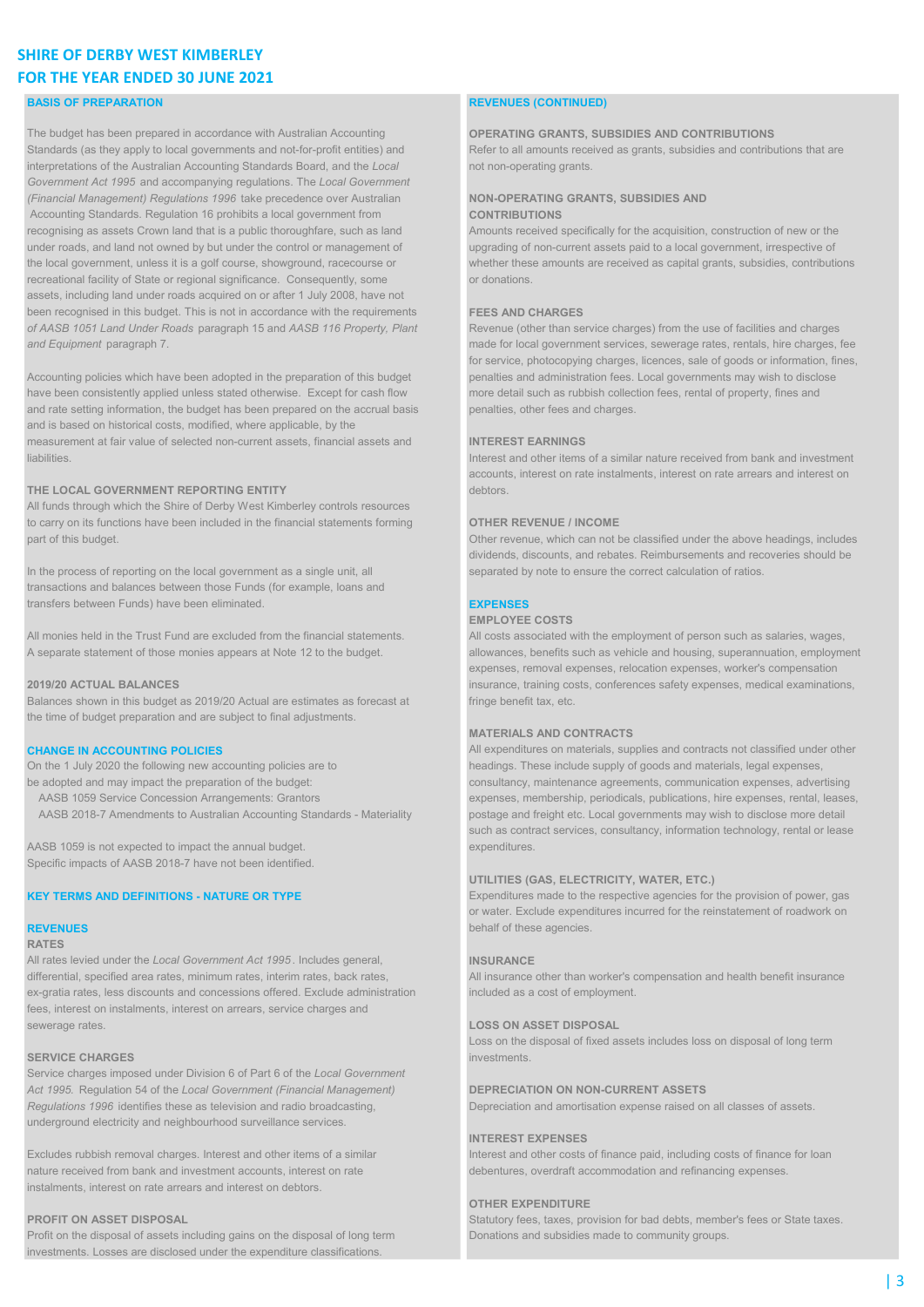# SHIRE OF DERBY WEST KIMBERLEY STATEMENT OF COMPREHENSIVE INCOME BY PROGRAM FOR THE YEAR ENDED 30 JUNE 2021

|                                                   |                          | 2020/21        | 2019/20        | 2019/20        |
|---------------------------------------------------|--------------------------|----------------|----------------|----------------|
|                                                   | <b>NOTE</b>              | <b>Budget</b>  | <b>Actual</b>  | <b>Budget</b>  |
| <b>Revenue</b>                                    | 1,8,9(a),11(a),11(b)     | \$             | \$             | \$             |
| Governance                                        |                          | 21,050         | 55,676         | 100            |
| General purpose funding                           |                          | 12,095,437     | 13,358,156     | 10,400,121     |
| Law, order, public safety                         |                          | 43,300         | 31,893         | 45,350         |
| Health                                            |                          | 737,679        | 895,776        | 699,038        |
| <b>Education and welfare</b>                      |                          | 512,114        | 27,861         | 515,590        |
| Housing                                           |                          | 70,560         | 116,197        | 78,890         |
| Community amenities                               |                          | 1,949,138      | 1,986,887      | 1,802,700      |
| Recreation and culture                            |                          | 349,960        | 474,260        | 344,050        |
| Transport                                         |                          | 3,724,762      | 4,029,947      | 4,304,530      |
| Economic services                                 |                          | 87,600         | 91,283         | 94,500         |
| Other property and services                       |                          | 38,000         | 240,511        | 47,200         |
|                                                   |                          | 19,629,600     | 21,308,447     | 18,332,069     |
| <b>Expenses excluding finance costs</b>           | 4(a), 5, 11(c), (e), (f) |                |                |                |
| Governance                                        |                          | (1,689,431)    | (1,608,443)    | (1,014,468)    |
| General purpose funding                           |                          | (400, 346)     | (418, 372)     | (168, 893)     |
| Law, order, public safety                         |                          | (413, 635)     | (489, 294)     | (614, 843)     |
| Health                                            |                          | (889, 031)     | (1,012,525)    | (1,523,148)    |
| <b>Education and welfare</b>                      |                          | (1,041,379)    | (419, 538)     | (399, 035)     |
| Housing                                           |                          | (93, 376)      | (7, 556)       | (29, 993)      |
| Community amenities                               |                          | (3,752,805)    | (3,760,835)    | (3,895,486)    |
| Recreation and culture                            |                          | (5,424,667)    | (4,049,920)    | (5,771,038)    |
| Transport                                         |                          | (12, 515, 161) | (10, 417, 949) | (11,858,931)   |
| Economic services                                 |                          | (1,015,771)    | (1, 134, 890)  | (1, 246, 334)  |
| Other property and services                       |                          | (44, 177)      | (466, 583)     | 55,475         |
|                                                   |                          | (27, 279, 779) | (23, 785, 905) | (26, 466, 694) |
| <b>Finance costs</b>                              | 6(a), 11(d)              |                |                |                |
| General purpose funding                           |                          | (40,000)       | (53, 580)      | 0              |
| Housing                                           |                          | (56, 261)      | (49, 699)      | (68, 137)      |
| Recreation and culture                            |                          | (447)          | (896)          | (2, 186)       |
| Transport                                         |                          | (78, 872)      | (105, 343)     | (164, 212)     |
| Economic services                                 |                          | (15, 505)      | (16, 397)      | (25,087)       |
|                                                   |                          | (191, 085)     | (225, 915)     | (259, 622)     |
| <b>Subtotal</b>                                   |                          | (7,841,264)    | (2,703,373)    | (8, 394, 247)  |
|                                                   |                          |                |                |                |
| Non-operating grants, subsidies and contributions | 9(b)                     | 16,233,630     | 2,636,143      | 3,639,968      |
| Profit on disposal of assets                      | 4(b)                     | 41,258         | 0              | 0              |
| (Loss) on disposal of assets                      | 4(b)                     | (203, 559)     | 0              | (135,000)      |
|                                                   |                          | 16,071,329     | 2,636,143      | 3,504,968      |
|                                                   |                          |                |                |                |
| <b>Net result</b>                                 |                          | 8,230,065      | (67, 230)      | (4,889,279)    |
|                                                   |                          |                |                |                |
| Other comprehensive income                        |                          |                |                |                |
| Changes on revaluation of non-current assets      |                          | $\pmb{0}$      | $\pmb{0}$      | 0              |
| Total other comprehensive income                  |                          | $\mathbf 0$    | 0              | $\mathbf 0$    |
|                                                   |                          |                |                |                |
| <b>Total comprehensive income</b>                 |                          | 8,230,065      | (67, 230)      | (4,889,279)    |

This statement is to be read in conjunction with the accompanying notes.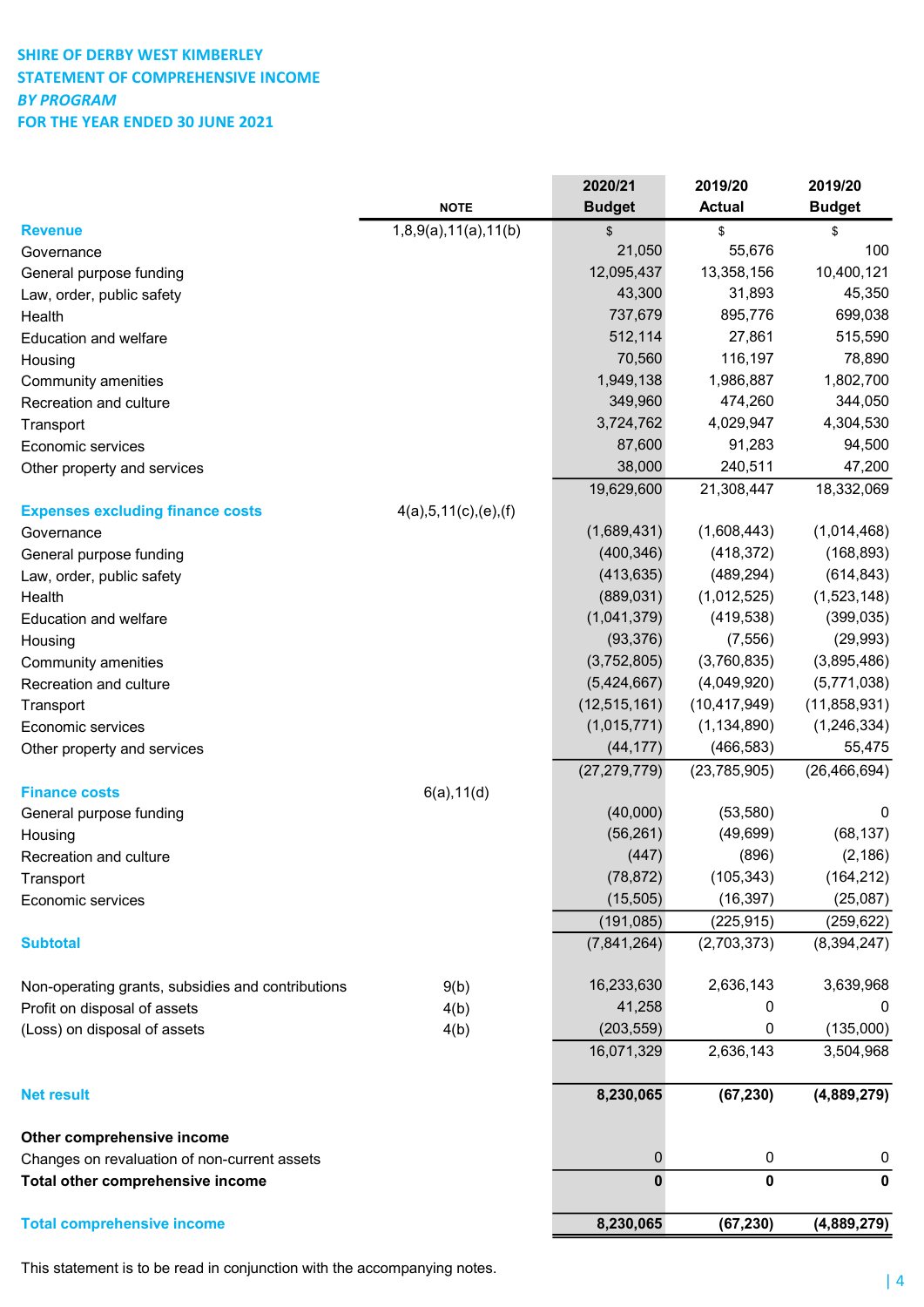# SHIRE OF DERBY WEST KIMBERLEY FOR THE YEAR ENDED 30 JUNE 2021

## KEY TERMS AND DEFINITIONS - REPORTING PROGRAMS

In order to discharge its responsibilities to the community, Council has developed a set of operational and financial objectives. These objectives have been established both on an overall basis, reflected by the Shire's Community Vision, and for each of its broad activities/programs.

# OBJECTIVE ACTIVITIES **GOVERNANCE** To provide a decision making process for the Administration and operation of facilities and services to members of efficient allocation of scarce resources. council. Other costs that relate to the tasks of assisting elected members and ratepayers on matters which do not concern specific council services. GENERAL PURPOSE FUNDING To collect revenue to allow for the provision of Rates, general purpose government grants and interest revenue. services. LAW, ORDER, PUBLIC SAFETY To provide services to help ensure a safer and Supervision of various by-laws, fire prevention, emergency services environmentally conscious community. **All and animal control.** HEALTH To provide an operational framework for Food quality and pest control, inspection of abattoir and operation of environmental and community health. child health clinic, analytical testing and environmental health administration. EDUCATION AND WELFARE To provide services to disadvantaged persons, Year round care, housing for the aged and educational services. the elderly, children and youth. **HOUSING** Help ensure adequate housing. Management and maintenance of staff and rental housing. COMMUNITY AMENITIES

# RECREATION AND CULTURE

social well being of the community. And various services.

## TRANSPORT

# ECONOMIC SERVICES

well being. **and pest control.** And pest control.

# OTHER PROPERTY AND SERVICES

To provide services required by the community. Rubbish collections, recycling, refuse site operations, litter control, administration of the town planning scheme, cemetery operations, public toilet facilities, sewerage and protection of the environment.

To establish and effectively manage Maintenance and operation of the Town Hall, the acquatic centre, infrastructure and resources which help the recreation centre, library, community arts program, cultural activities

To provide safe, effective and efficient Construction and maintenance of streets, roads, bridges, footpaths, transport services to the community. street lighting, traffic management and airport. Purchase and disposal of Council's road plant, parking control and police licensing.

To help promote the Shire and its economic Building control, saleyards, tourism and area promotion, standpipes

To monitor and control the Shire's overheads Private works operations, plant repairs and operation costs, stock and operating accounts. materials, property leases and rental, salaries and wages for council employees.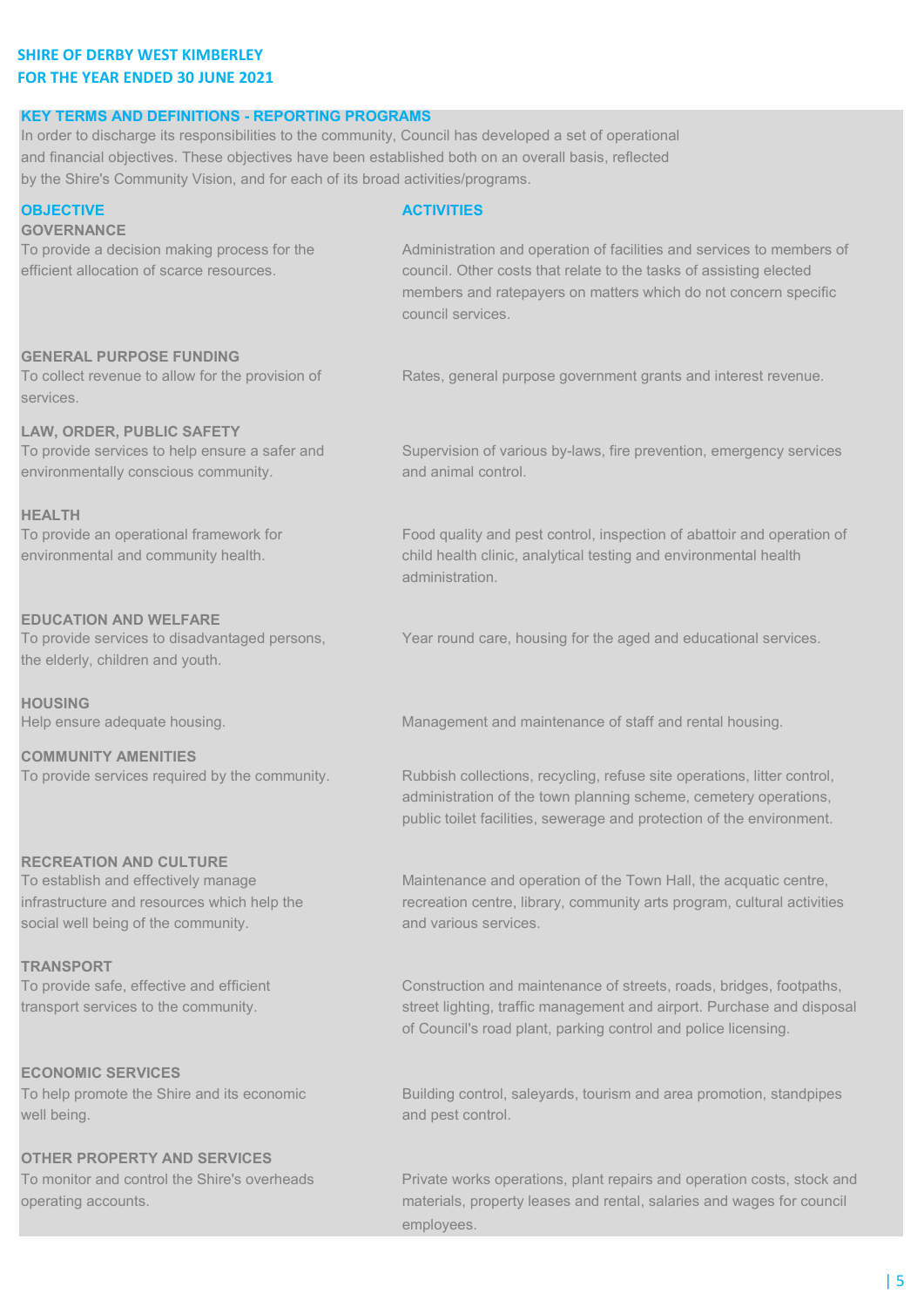# SHIRE OF DERBY WEST KIMBERLEY STATEMENT OF CASH FLOWS FOR THE YEAR ENDED 30 JUNE 2021

|                                                      |             | 2020/21              | 2019/20               | 2019/20               |
|------------------------------------------------------|-------------|----------------------|-----------------------|-----------------------|
|                                                      | <b>NOTE</b> | <b>Budget</b>        | <b>Actual</b>         | <b>Budget</b>         |
|                                                      |             | \$                   | \$                    | \$                    |
| <b>CASH FLOWS FROM OPERATING ACTIVITIES</b>          |             |                      |                       |                       |
| <b>Receipts</b>                                      |             |                      |                       |                       |
| Rates                                                |             | 10,295,965           | 6,984,191             | 7,285,776             |
| Operating grants, subsidies and contributions        |             | 6,339,219            | 10,835,391            | 9,162,228             |
| Fees and charges                                     |             | 3,356,473            | 4,068,140             | 3,699,340             |
| Interest earnings                                    |             | 253,005              | 543,956               | 320,075               |
| Goods and services tax                               |             | $\mathbf 0$          | 188,661               | 171,907               |
| Other revenue                                        |             | 18,425<br>20,263,087 | 146,814<br>22,767,153 | 203,000<br>20,842,326 |
| <b>Payments</b>                                      |             |                      |                       |                       |
| Employee costs                                       |             | (7,325,883)          | (6,379,827)           | (7,080,355)           |
| Materials and contracts                              |             | (9,051,182)          | (8,099,121)           | (10,059,723)          |
| Utility charges                                      |             | (1,015,601)          | (1,011,421)           | (1,011,098)           |
| Interest expenses                                    |             | (191, 085)           | (225, 915)            | (259, 622)            |
| Insurance expenses                                   |             | (1,094,727)          | (1,023,930)           | (971, 377)            |
| Goods and services tax                               |             | 0                    | 0                     | (171, 907)            |
| Other expenditure                                    |             | (337, 755)           | (720, 981)            | (415,050)             |
|                                                      |             | (19,016,233)         | (17, 461, 195)        | (19,969,132)          |
| Net cash provided by (used in)                       |             |                      |                       |                       |
| operating activities                                 | 3           | 1,246,854            | 5,305,958             | 873,194               |
| <b>CASH FLOWS FROM INVESTING ACTIVITIES</b>          |             |                      |                       |                       |
| Payments for purchase of property, plant & equipment | 4(a)        | (1,736,330)          | 0                     | 0                     |
| Payments for construction of infrastructure          | 4(a)        | (20, 123, 938)       | (4,088,731)           | (5,482,735)           |
| Non-operating grants, subsidies and contributions    |             | 16,233,630           | 2,636,143             | 3,639,968             |
| Proceeds from sale of plant and equipment            | 4(b)        | 167,000              | 0                     | 150,000               |
| Net cash provided by (used in)                       |             |                      |                       |                       |
| investing activities                                 |             | (5,459,638)          | (1,452,588)           | (1,692,767)           |
| <b>CASH FLOWS FROM FINANCING ACTIVITIES</b>          |             |                      |                       |                       |
| Repayment of borrowings                              | 6(a)        | (389, 274)           | (5,648,349)           | (5,642,809)           |
| Proceeds from new borrowings                         | 6(b)        | 500,000              | 2,000,000             | 2,000,000             |
| Net cash provided by (used in)                       |             |                      |                       |                       |
| financing activities                                 |             | 110,726              | (3,648,349)           | (3,642,809)           |
|                                                      |             | (4, 102, 058)        | 205,021               | (4, 462, 382)         |
| Net increase (decrease) in cash held                 |             | 6,236,281            | 6,031,260             |                       |
| Cash at beginning of year                            |             |                      |                       | 6,383,450             |
| <b>Cash and cash equivalents</b>                     |             |                      |                       |                       |
| at the end of the year                               | 3           | 2,134,223            | 6,236,281             | 1,921,068             |

This statement is to be read in conjunction with the accompanying notes.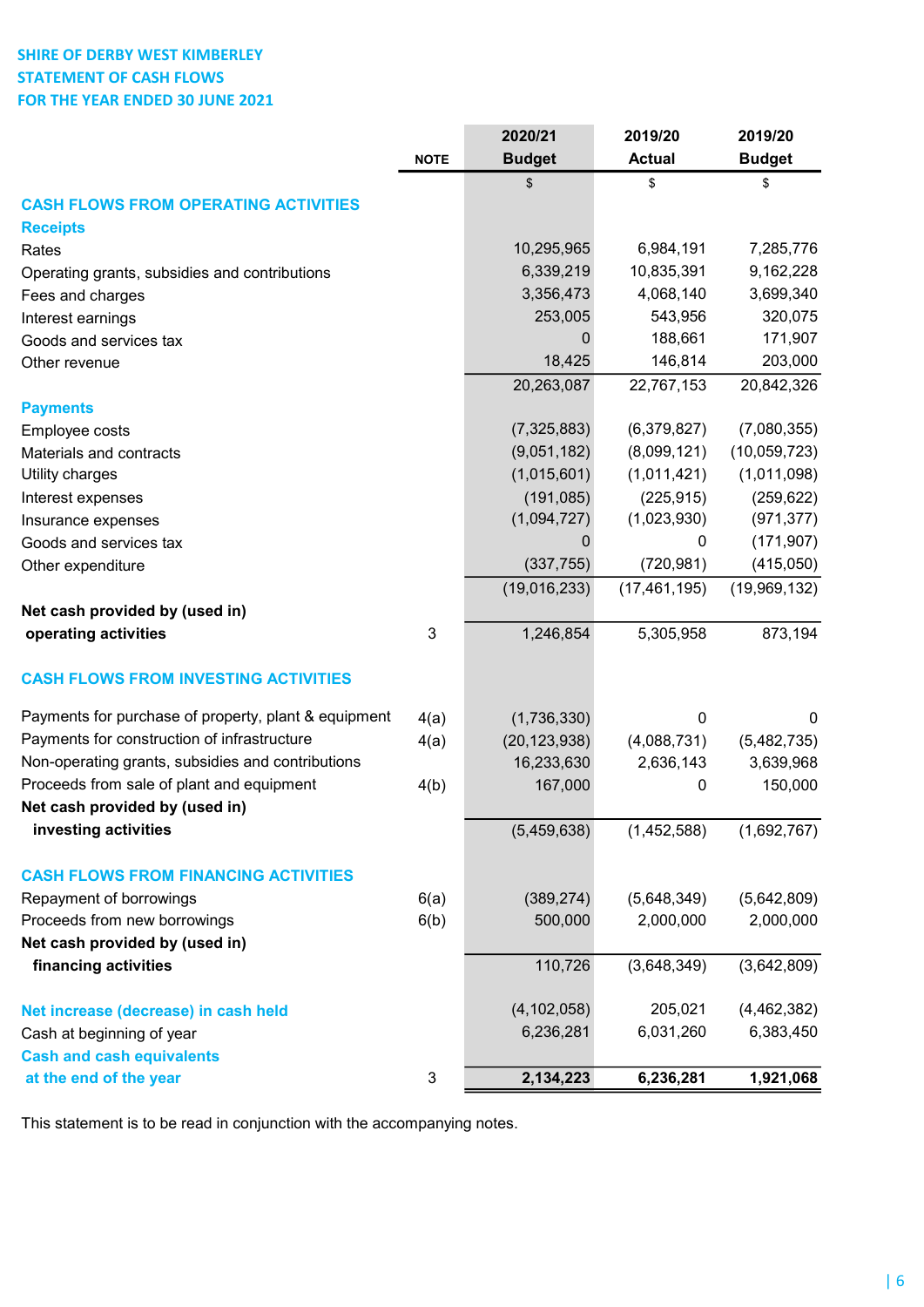# SHIRE OF DERBY WEST KIMBERLEY RATE SETTING STATEMENT FOR THE YEAR ENDED 30 JUNE 2021

|                                                                   |             | 2020/21        | 2019/20        | 2019/20        |
|-------------------------------------------------------------------|-------------|----------------|----------------|----------------|
|                                                                   | <b>NOTE</b> | <b>Budget</b>  | <b>Actual</b>  | <b>Budget</b>  |
|                                                                   |             | \$             | \$             | \$             |
| <b>OPERATING ACTIVITIES</b>                                       |             |                |                |                |
| Net current assets at start of financial year - surplus/(deficit) |             | 5,293,692      | 4,019,736      | 5,464,095      |
| <b>Revenue from operating activities (excluding rates)</b>        |             | 5,293,692      | 4,019,736      | 5,464,095      |
| Governance                                                        |             | 21,050         | 55,676         | 100            |
| General purpose funding                                           |             | 3,299,472      | 6,015,752      | 3,114,345      |
| Law, order, public safety                                         |             | 51,971         | 31,893         | 45,350         |
| Health                                                            |             | 737,679        | 895,776        | 699,038        |
| <b>Education and welfare</b>                                      |             | 512,114        | 27,861         | 515,590        |
| Housing                                                           |             | 70,560         | 116,197        | 78,890         |
| Community amenities                                               |             | 1,949,138      | 1,986,887      | 1,802,700      |
| Recreation and culture                                            |             | 357,628        | 474,260        | 344,050        |
| Transport                                                         |             | 3,724,762      | 4,029,947      | 4,304,530      |
| Economic services                                                 |             | 87,600         | 91,283         | 94,500         |
| Other property and services                                       |             | 62,919         | 240,511        | 47,200         |
|                                                                   |             | 10,874,893     | 13,966,043     | 11,046,293     |
| <b>Expenditure from operating activities</b>                      |             |                |                |                |
| Governance                                                        |             | (1,689,431)    | (1,608,443)    | (1,014,468)    |
| General purpose funding                                           |             | (440, 346)     | (471, 952)     | (168, 893)     |
| Law, order, public safety                                         |             | (413, 635)     | (489, 294)     | (614, 843)     |
| Health                                                            |             | (889, 031)     | (1,012,525)    | (1,523,148)    |
| <b>Education and welfare</b>                                      |             | (1,041,379)    | (419, 538)     | (399, 035)     |
| Housing                                                           |             | (349, 637)     | (57, 255)      | (233, 130)     |
| Community amenities                                               |             | (3,752,805)    | (3,760,835)    | (3,895,486)    |
| Recreation and culture                                            |             | (5,425,114)    | (4,050,816)    | (5,773,224)    |
| Transport                                                         |             | (12, 594, 033) | (10,523,292)   | (12,023,143)   |
| Economic services                                                 |             | (1,031,276)    | (1, 151, 287)  | (1,271,421)    |
| Other property and services                                       |             | (47, 736)      | (466, 583)     | 55,475         |
|                                                                   |             | (27, 674, 423) | (24, 011, 820) | (26, 861, 316) |
| Non-cash amounts excluded from operating activities               |             | 7,616,932      | 9,078,266      | 8,669,193      |
| Amount attributable to operating activities                       | 2(a)(i)     | (3,888,906)    | 3,052,225      | (1,681,735)    |
|                                                                   |             |                |                |                |
| <b>INVESTING ACTIVITIES</b>                                       |             |                |                |                |
| Non-operating grants, subsidies and contributions                 | 9(b)        | 16,233,630     | 2,636,143      | 3,639,968      |
| Purchase property, plant and equipment                            | 4(a)        | (1,736,330)    | 0              | 0              |
| Purchase and construction of infrastructure                       | 4(a)        | (20, 123, 938) | (4,088,731)    | (5,482,735)    |
| Proceeds from disposal of assets                                  | 4(b)        | 167,000        | 0              | 150,000        |
| Amount attributable to investing activities                       |             | (5,459,638)    | (1,452,588)    | (1,692,767)    |
| <b>FINANCING ACTIVITIES</b>                                       |             |                |                |                |
| Repayment of borrowings                                           | 6(a)        | (389, 274)     | (5,648,349)    | (5,642,809)    |
| Proceeds from new borrowings                                      | 6(b)        | 500,000        | 2,000,000      | 2,000,000      |
| Transfers to cash backed reserves (restricted assets)             | 7(a)        | (85,000)       | 0              | (288, 465)     |
| Transfers from cash backed reserves (restricted assets)           | 7(a)        | 526,853        | 0              | 20,000         |
| Amount attributable to financing activities                       |             | 552,579        | (3,648,349)    | (3,911,274)    |
|                                                                   |             |                |                |                |
| <b>Budgeted deficiency before general rates</b>                   |             | (8,795,965)    | (2,048,712)    | (7, 285, 776)  |
| Estimated amount to be raised from general rates                  | 1           | 8,795,965      | 7,342,404      | 7,285,776      |
| Net current assets at end of financial year - surplus/(deficit)   | 2(a)(iii)   | 0              | 5,293,692      | 0              |

This statement is to be read in conjunction with the accompanying notes.<br>
| 7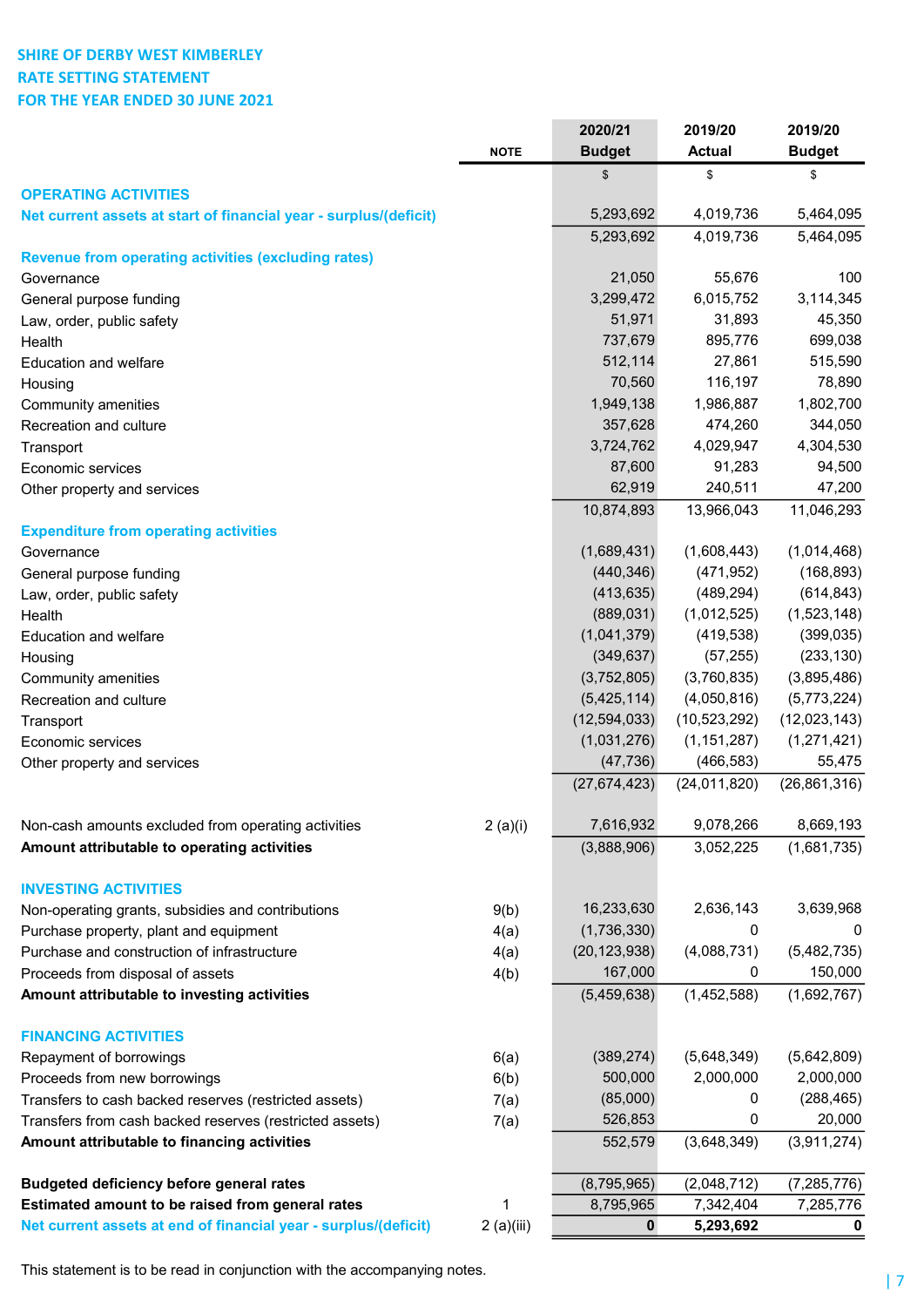# SHIRE OF DERBY WEST KIMBERLEY INDEX OF NOTES TO THE BUDGET FOR THE YEAR ENDED 30 JUNE 2021

| Note 1      | Rates                                               | 9  |
|-------------|-----------------------------------------------------|----|
| Note 2      | <b>Net Current Assets</b>                           | 13 |
| Note 3      | <b>Reconciliation of Cash</b>                       | 16 |
| Note $4(a)$ | <b>Asset Acquisitions</b>                           | 17 |
| Note $4(b)$ | <b>Asset Disposals</b>                              | 18 |
| Note 5      | <b>Asset Depreciation</b>                           | 19 |
| Note 6      | <b>Borrowings</b>                                   | 20 |
| Note 7      | Reserves                                            | 22 |
| Note 8      | Fees and Charges                                    | 23 |
| Note 9      | <b>Grant Revenue</b>                                | 23 |
| Note 10     | <b>Revenue Recognition</b>                          | 24 |
| Note 11     | Other Information                                   | 25 |
| Note 12     | Trust                                               | 26 |
| Note 13     | Significant Accounting Policies - Other Information | 27 |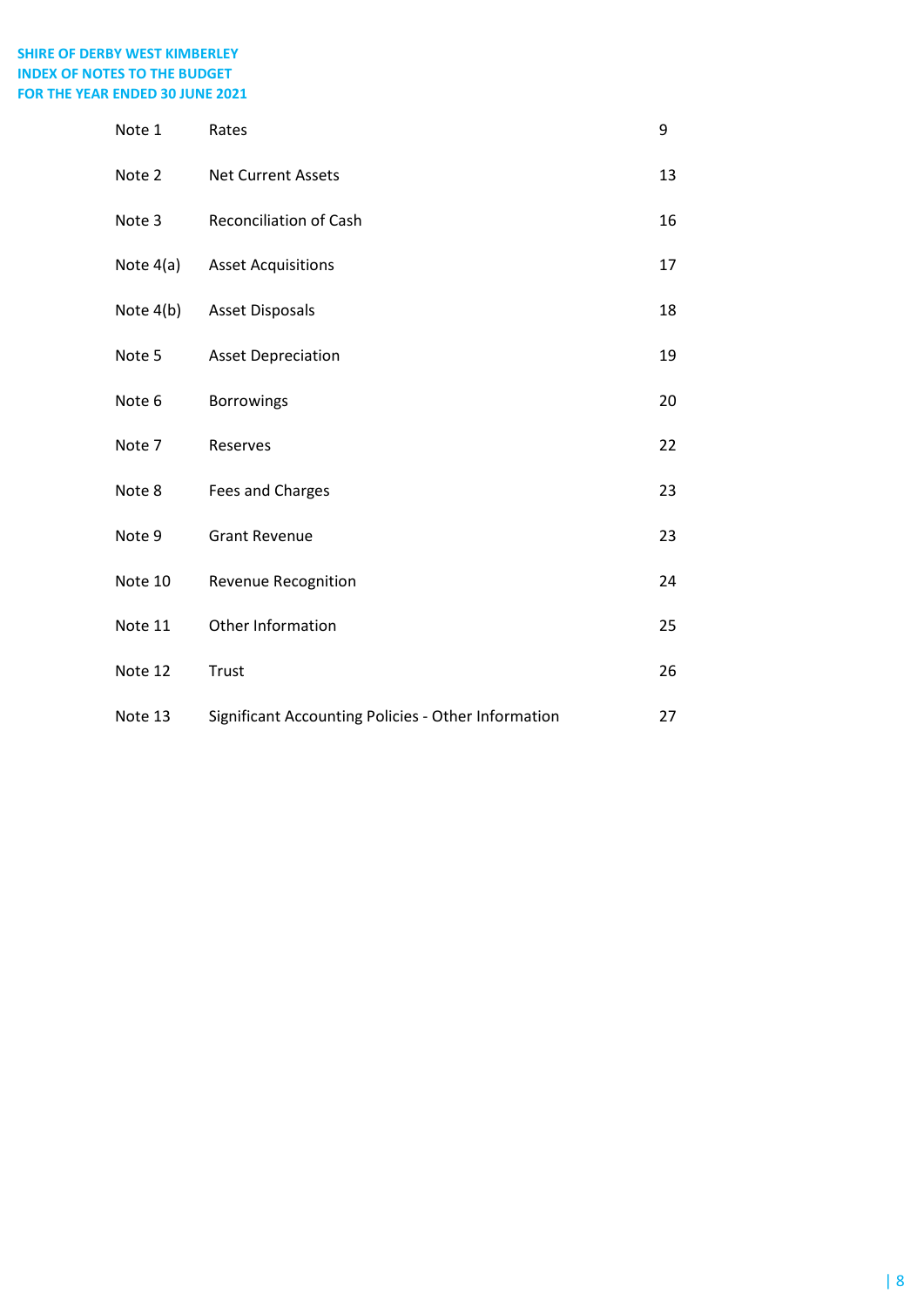## 1. RATES AND SERVICE CHARGES

### (a) Rating Information

|                                               |                | <b>Number</b> |            | 2020/21<br><b>Budgeted</b> | 2020/21<br><b>Budgeted</b> | 2020/21<br><b>Budgeted</b> | 2020/21<br><b>Budgeted</b> | 2019/20<br><b>Actual</b> | 2019/20<br><b>Budget</b> |
|-----------------------------------------------|----------------|---------------|------------|----------------------------|----------------------------|----------------------------|----------------------------|--------------------------|--------------------------|
|                                               |                | оf            | Rateable   | rate                       | interim                    | back                       | total                      | total                    | total                    |
| <b>RATE TYPE</b>                              | Rate in        | properties    | value      | revenue                    | rates                      | rates                      | revenue                    | revenue                  | revenue                  |
|                                               | \$             |               | \$         | \$                         | \$                         | \$                         | \$                         | \$                       | \$                       |
| Differential general rate or general rate     |                |               |            |                            |                            |                            |                            |                          |                          |
| <b>Gross rental valuations</b>                |                |               |            |                            |                            |                            |                            |                          |                          |
| <b>GRV General</b>                            | 0.12575        | 1,493         | 37,015,848 | 4,654,583                  | 0                          | 0                          | 4,654,583                  | 4,954,542                | 5,085,050                |
| <b>Unimproved valuations</b>                  |                |               |            |                            |                            |                            |                            |                          |                          |
| <b>UV Rural</b>                               | 0.06037        | 47            | 57,911,187 | 3,496,272                  | $\mathbf 0$                | $\mathbf 0$                | 3,496,272                  | 999,635                  | 1,000,898                |
| UV Mining                                     | 0.12075        | 105           | 3,542,997  | 427,803                    | 5,000                      | 5,000                      | 437,803                    | 897,992                  | 907,574                  |
| UV Other                                      | 0.00000        | 0             | 0          | 0                          | $\Omega$                   | $\Omega$                   | $\Omega$                   | 439,943                  | 278,646                  |
| <b>Sub-Totals</b>                             |                | 1,645         | 98,470,032 | 8,578,658                  | 5,000                      | 5,000                      | 8,588,658                  | 7,292,112                | 7,272,168                |
|                                               | <b>Minimum</b> |               |            |                            |                            |                            |                            |                          |                          |
| <b>Minimum payment</b>                        | \$             |               |            |                            |                            |                            |                            |                          |                          |
| <b>Gross rental valuations</b>                |                |               |            |                            |                            |                            |                            |                          |                          |
| <b>GRV General</b>                            | 1,027          | 181           | 766,156    | 185,887                    | $\mathbf 0$                | $\mathbf 0$                | 185,887                    | 172,536                  | 169,455                  |
| <b>Unimproved valuations</b>                  |                |               |            |                            |                            |                            |                            |                          |                          |
| <b>UV Rural</b>                               | 1,027          | 10            | 90,580     | 10,270                     | 0                          | 0                          | 10,270                     | 3,081                    | 3,081                    |
| UV Mining                                     | 630            | 105           | 169,500    | 66,150                     | 0                          | 0                          | 66,150                     | 84,214                   | 81,133                   |
| <b>Sub-Totals</b>                             |                | 296           | 1,026,236  | 262,307                    | $\mathbf 0$                | $\mathbf 0$                | 262,307                    | 259,831                  | 253,669                  |
|                                               |                | 1,941         | 99,496,268 | 8,840,965                  | 5,000                      | 5,000                      | 8,850,965                  | 7,551,943                | 7,525,837                |
| Discounts (Refer note 1(f))                   |                |               |            |                            |                            |                            | (55,000)                   | (48, 239)                | (79, 404)                |
| Concessions (Refer note 1(q))                 |                |               |            |                            |                            |                            | $\Omega$                   | (161, 300)               | (160, 657)               |
| <b>Total amount raised from general rates</b> |                |               |            |                            |                            |                            | 8,795,965                  | 7,342,404                | 7,285,776                |

All land (other than exempt land) in the Shire of Derby West Kimberley is rated according to its Gross Rental Value (GRV) in townsites or Unimproved Value (UV) in the remainder of the Shire of Derby West Kimberley.

The general rates detailed for the 2020/21 financial year have been determined by Council on the basis of raising the revenue required to meet the deficiency between the total estimated expenditure proposed in the budget and the estimated revenue to be received from all sources other than rates and also considering the extent of any increase in rating over the level adopted in the previous year.

The minimum rates have been determined by Council on the basis that all ratepayers must make a reasonable contribution to the cost of local government services/facilities.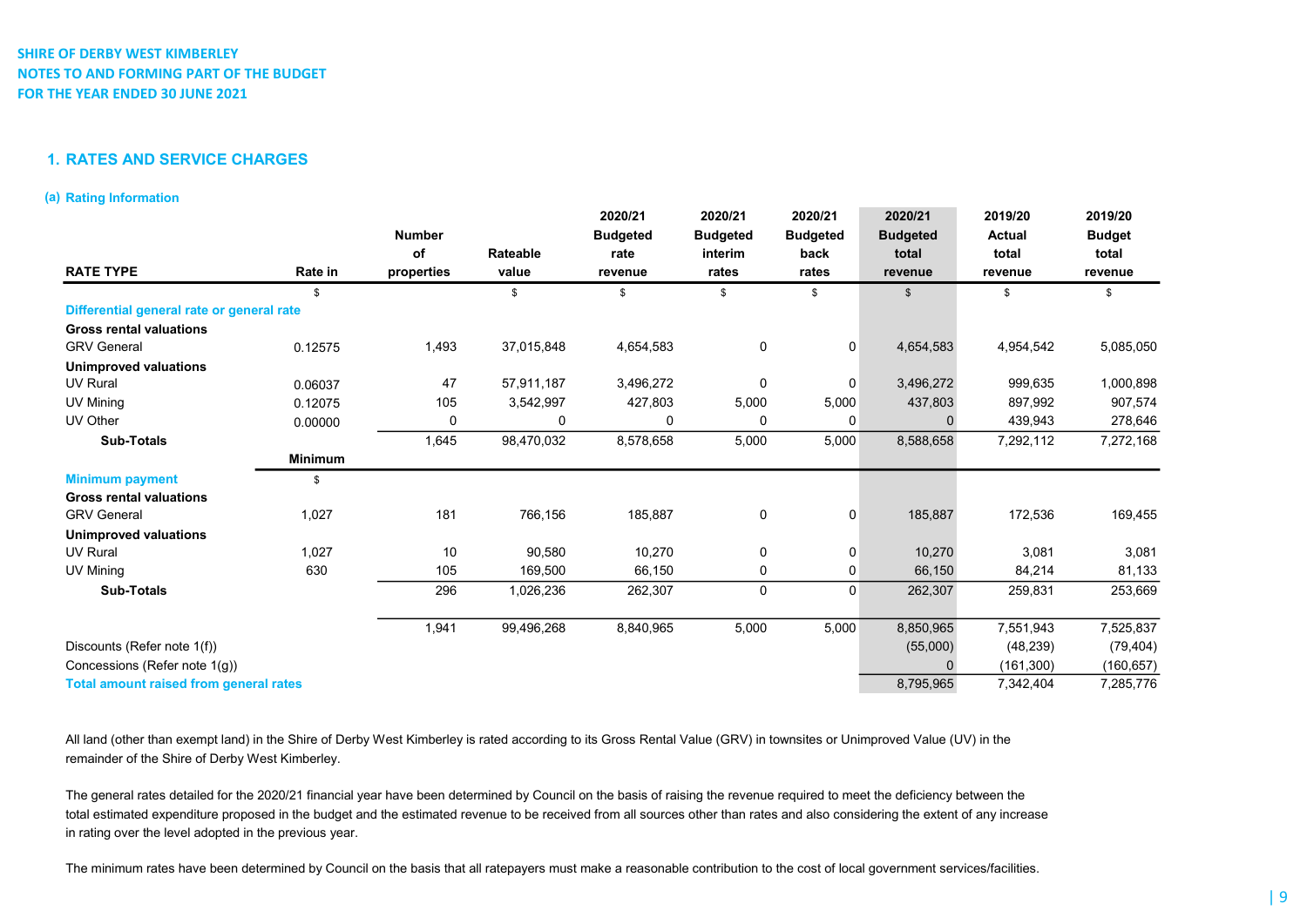# 1. RATES AND SERVICE CHARGES (CONTINUED)

# (b) Interest Charges and Instalments - Rates and Service Charges

The following instalment options are available to ratepayers for the payment of rates and service charges.

| <b>Instalment options</b>                       | Date due   | <b>Instalment</b><br>plan admin<br>charge | <b>Instalment</b><br>plan<br>interest<br>rate | <b>Unpaid</b><br>rates<br>interest<br>rates |                                     |
|-------------------------------------------------|------------|-------------------------------------------|-----------------------------------------------|---------------------------------------------|-------------------------------------|
|                                                 |            | S                                         | %                                             | $\%$                                        |                                     |
| <b>Option one</b>                               |            |                                           |                                               |                                             |                                     |
| Discount date                                   | 2/09/2020  | 0                                         | 0.0%                                          | 8.0%                                        |                                     |
| Due date                                        | 16/09/2020 | 0                                         | 0.0%                                          | 8.0%                                        |                                     |
| Grace period interest                           | 21/09/2020 | 0                                         | 0.0%                                          | 8.0%                                        |                                     |
| Option two                                      |            |                                           |                                               |                                             |                                     |
| 1st instalment                                  | 16/09/2020 | 15                                        | 5.5%                                          | 8.0%                                        |                                     |
| 2nd instalment                                  | 18/01/2021 | 15                                        | 5.5%                                          | 8.0%                                        |                                     |
| <b>Option three</b>                             |            |                                           |                                               |                                             |                                     |
| 1st instalment                                  | 16/09/2020 | 15                                        | 5.5%                                          | 8.0%                                        |                                     |
| 2nd instalment                                  | 17/11/2020 | 15                                        | 5.5%                                          | 8.0%                                        |                                     |
| 3rd instalment                                  | 18/01/2021 | 15                                        | 5.5%                                          | 8.0%                                        |                                     |
| 4th instalment                                  | 22/03/2021 | 15                                        | 5.5%                                          | 8.0%                                        |                                     |
|                                                 |            |                                           | 2020/21<br><b>Budget</b><br>revenue           | 2019/20<br><b>Actual</b><br>revenue         | 2019/20<br><b>Budget</b><br>revenue |
|                                                 |            |                                           | \$                                            | \$                                          | \$                                  |
| Instalment plan admin charge revenue            |            |                                           | 12,000                                        | 12,210                                      | 10,500                              |
| Instalment plan interest earned                 |            |                                           | 18,000                                        | 16,773                                      | 22,575                              |
| Unpaid rates and service charge interest earned |            |                                           | 200,000                                       | 467,066                                     | 199,500                             |
|                                                 |            |                                           | 230,000                                       | 496,049                                     | 232,575                             |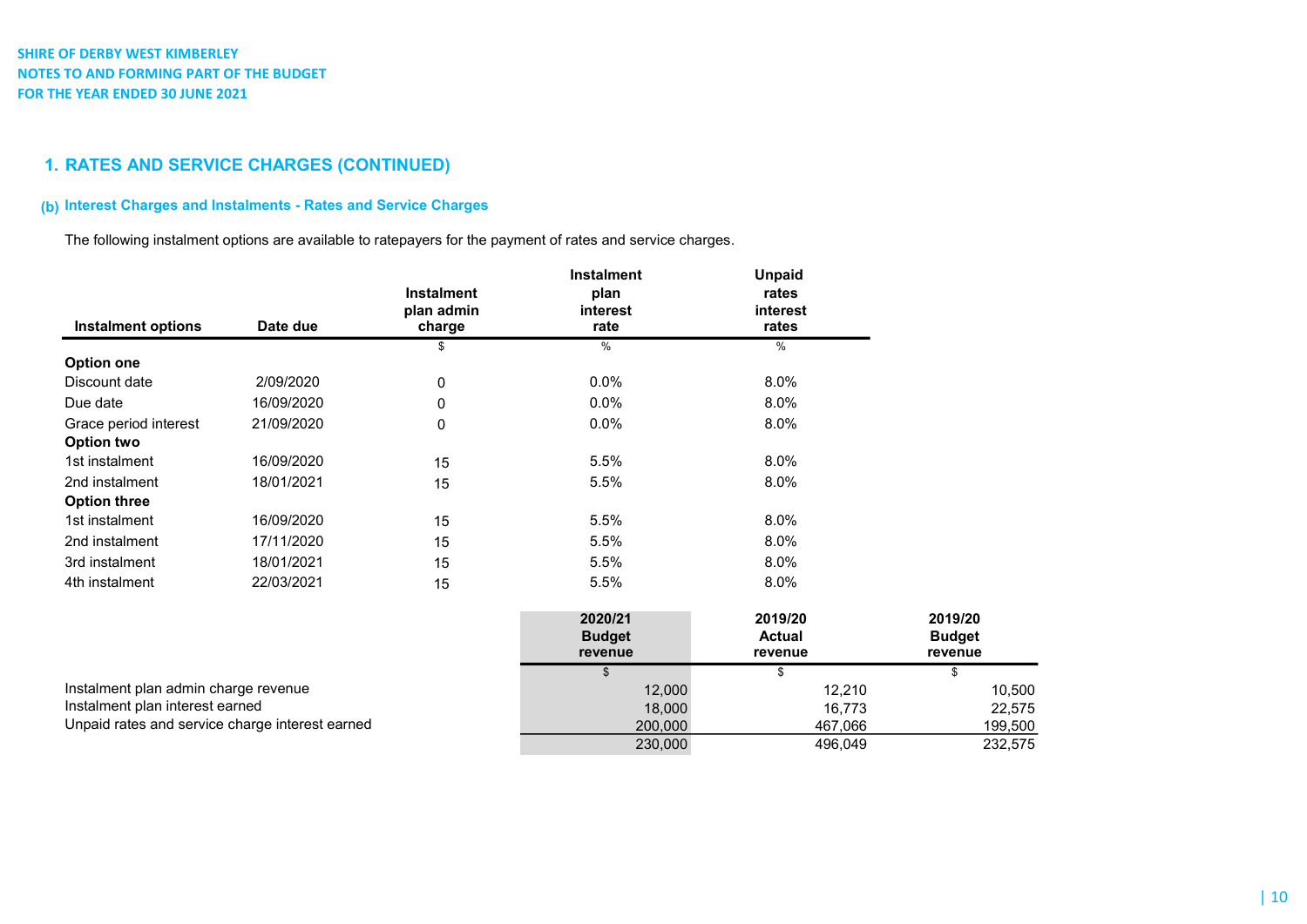# 1. RATES AND SERVICE CHARGES (CONTINUED)

## (c) Objectives and Reasons for Differential Rating

To provide equity in the rating of properties across the Shire the following rate categories have been determined for the implementation of differential rating.

## Differential general rate

| <b>Description</b>      | <b>Characteristics</b>                                                                                      | <b>Objects</b>                                                                                                                                                                                                                                                                                                                                          | <b>Reasons</b>                                                                                                                                                                                                                                                                                                                                                                                                                                                                                                                                                                                      |
|-------------------------|-------------------------------------------------------------------------------------------------------------|---------------------------------------------------------------------------------------------------------------------------------------------------------------------------------------------------------------------------------------------------------------------------------------------------------------------------------------------------------|-----------------------------------------------------------------------------------------------------------------------------------------------------------------------------------------------------------------------------------------------------------------------------------------------------------------------------------------------------------------------------------------------------------------------------------------------------------------------------------------------------------------------------------------------------------------------------------------------------|
| <b>GRV General Rate</b> | Properties with Gross Rental Value<br>as the basis of Valuation                                             | This rate is to contribute to the service desired by<br>the community. All GRV properties within the<br>Shire have the same rate in the dollar applied.<br>The Shire imposes a consistent minimum rate<br>across the rating categories excluding UV Mining,<br>ensuring all properties contribute an equitable rate<br>amount to non-exclusive services | This is the base rate by which all GRV rated properties are<br>assessed. The Minimum Rate recognizes that all ratepayers<br>have an equal opportunity to enjoy the facilities and<br>services provided by Council, regardless of the value<br>of their property.                                                                                                                                                                                                                                                                                                                                    |
| UV Mining               | Consists of properties that are used for<br>mining, exploration or prospecting purposes.                    | This category is rated higher than UV Rural to<br>reflect the higher costs to Council as a result of<br>these activities. A lesser minimum is applied<br>to UV Mining properties.                                                                                                                                                                       | The higher rate mining properties pay is to ensure they<br>adequately contribute to the cost of the Shire services<br>as they are heavy users of the Shire's infrastructure,<br>and contribute to its deterioration at a far higher level than<br>other properties. A lesser minimum has been applied to<br>mining properties to ensure compliance with statutory limits.                                                                                                                                                                                                                           |
| <b>UV Rural</b>         | Consists of properties valued on an<br>Unimproved Valuation basis which are not<br>classified as UV Mining. | The rate is base rate for UV properties and is set<br>to achieve an equitable contribution to the cost of<br>services desired by the community. The Shire<br>imposes a consistent minimum rates across the<br>rating categories excluding UV Mining, ensuring<br>all properties contribute an equitable rate amount<br>to non-exclusive services.       | This is considered the base rate above which all other UV<br>rated properties are assessed. The rate is proposed in order<br>to levy a rate aligned with the impact on the Shire of servicing<br>these properties i.e. heavy haulage vehicle movements,<br>environmental health and strategic planning. These properties<br>also have access to all other services and facilities provided<br>by the Shire. The minimum rate recognizes that all<br>ratepayers have an equal opportunity to enjoy the facilities<br>and services provided by Council, regardless of the value of<br>their property. |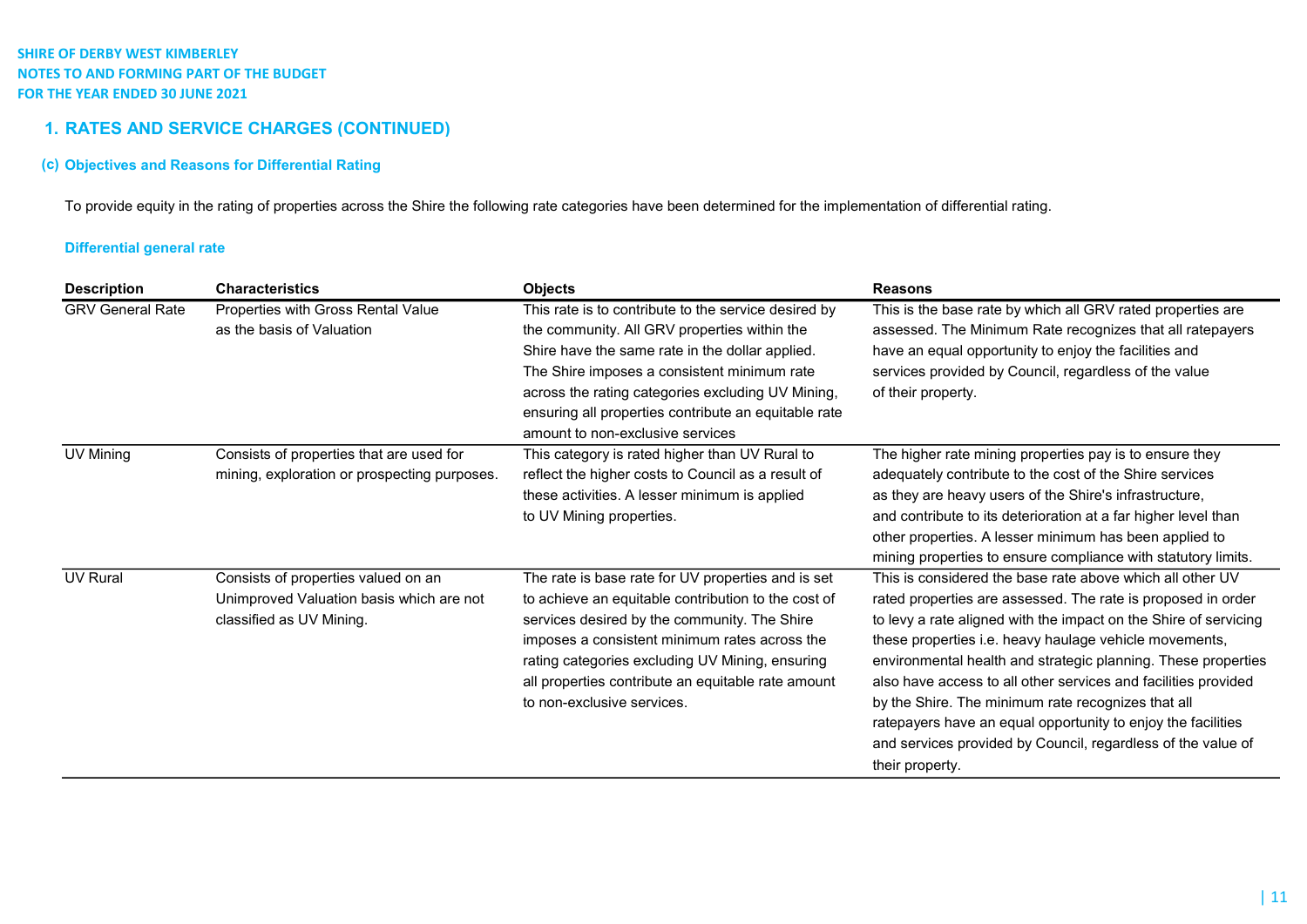# 1. RATES AND SERVICE CHARGES (CONTINUED)

## (d) Specified Area Rate

The Shire did not raise specified area rates for the year ended 30 June 2021.

# (e) Service Charges

The Shire did not raise service charges for the year ended 30 June 2021.

## (f) Rates discounts

| Rate or fee to which<br>discount is granted | Discount % | Discount (\$) | 2020/21<br><b>Budget</b> | 2019/20<br><b>Actual</b> | 2019/20<br><b>Budget</b> | Circumstances in which discount is granted                                                                                                                                                                                                                                         |
|---------------------------------------------|------------|---------------|--------------------------|--------------------------|--------------------------|------------------------------------------------------------------------------------------------------------------------------------------------------------------------------------------------------------------------------------------------------------------------------------|
|                                             |            |               |                          |                          |                          |                                                                                                                                                                                                                                                                                    |
| General rates                               |            |               | 55,000                   | 48,239                   |                          | 79,404 A discount is offered to ratepayers whose payment of the<br>full amount, including arrears and other charges is received<br>on or before 21 days after the date appearing on the rate<br>notice. The discount will apply to interim rates issued after<br>the billing date. |
|                                             |            |               | 55,000                   | 48,239                   | 79.404                   |                                                                                                                                                                                                                                                                                    |

### (g) Waivers or concessions

| Rate or fee and charge<br>to which the waiver or<br>concession is granted | Type       | Discount % | Discount (\$) | 2020/21<br><b>Budget</b> | 2019/20<br><b>Actual</b> | 2019/20<br><b>Budget</b> | Circumstances in which the<br>waiver or concession is<br>granted        | Objects and reasons of the<br>waiver or concession                                                                    |
|---------------------------------------------------------------------------|------------|------------|---------------|--------------------------|--------------------------|--------------------------|-------------------------------------------------------------------------|-----------------------------------------------------------------------------------------------------------------------|
|                                                                           |            |            |               |                          |                          |                          |                                                                         |                                                                                                                       |
| Rates                                                                     | Concession | Nil        | \$            |                          | 161,300                  |                          | 160,657 Not applicable                                                  | Not applicable                                                                                                        |
| <b>Landing Fees</b>                                                       | Waiver     |            |               | 20,000                   | 36,922                   |                          | 55,000 100% of landing fees incurred<br>by Royal Flying Doctor Service. | To retain the RFDS services in<br>the community and<br>acknowledge the vital service<br>provided.                     |
| Fees and Charges                                                          | Waiver     |            |               | 2,000                    | 500                      |                          | 2,000 50% use for some community<br>organisations and shire staff.      | To support clubs for<br>contributions made to the<br>community and to protect health<br>and lifestyle of shire staff. |
|                                                                           |            |            |               | 22,000                   | 198.722                  | 217.657                  |                                                                         |                                                                                                                       |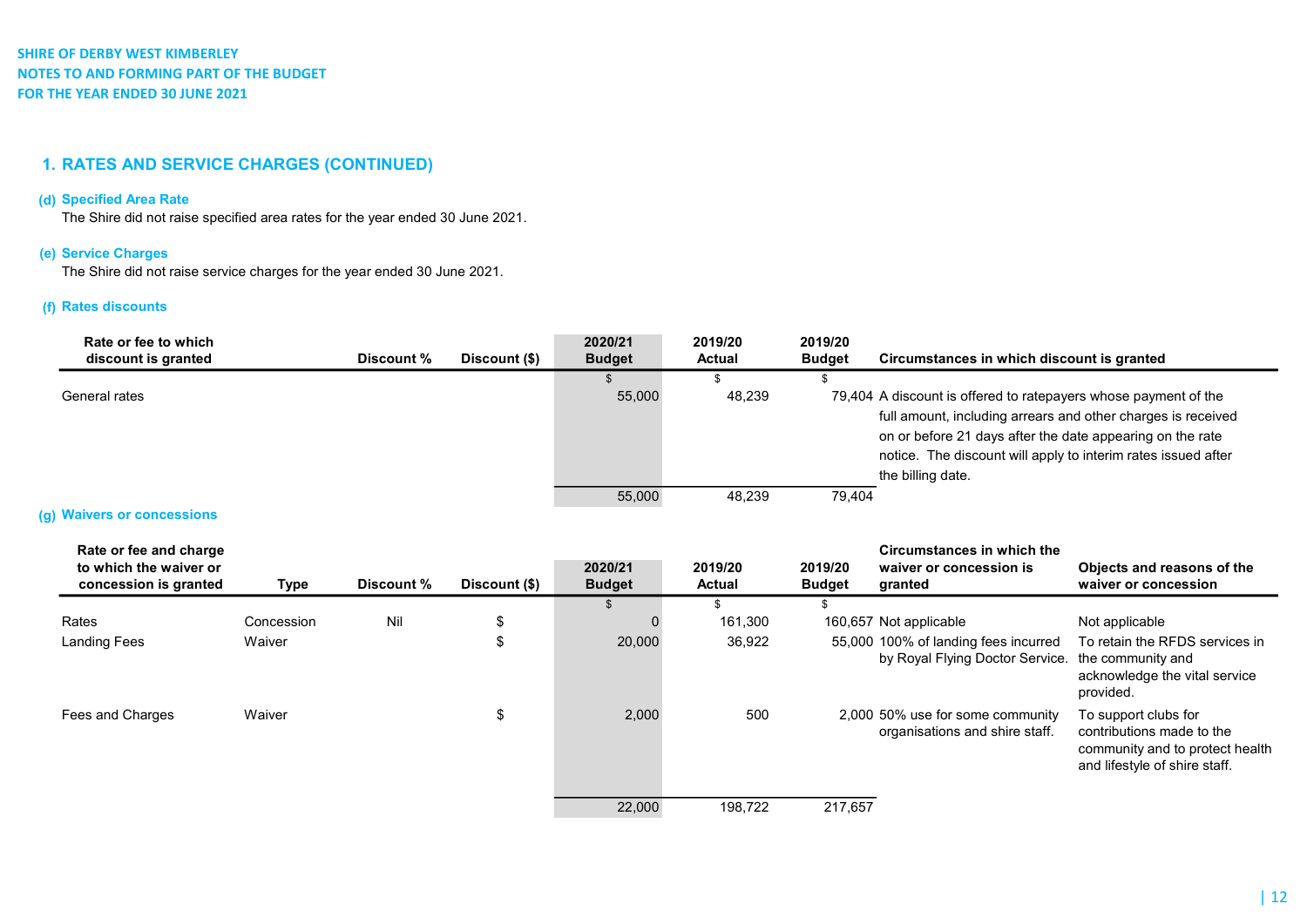# 2 (a). NET CURRENT ASSETS

### Items excluded from calculation of budgeted deficiency

When calculating the budget deficiency for the purpose of Section 6.2 (2)(c) of the Local Government Act 1995 the following amounts have been excluded as provided by 2020/21 2019/20 2019/20 Local Government (Financial Management) Regulation 32 Budget Budget **Actual Budget** Budget which will not fund the budgeted expenditure. Note 10 Note 30 June 2021 30 June 2020 30 June 2020

## (i) Operating activities excluded from budgeted deficiency

The following non-cash revenue or expenditure has been excluded from operating activities within the Rate Setting Statement.

| <b>Adjustments to operating activities</b>                             |      |               |             |             |
|------------------------------------------------------------------------|------|---------------|-------------|-------------|
| Less: Profit on asset disposals                                        | 4(b) | (41,258)      | 0           | 0           |
| Less: Movement in employee liabilities associated with restricted cash |      |               | (27, 133)   | (20,000)    |
| Add: Loss on disposal of assets                                        | 4(b) | 203,559       | 0           | 135,000     |
| Add: Recognition of employee provision associated with restricted cash |      |               | 452,441     |             |
| Add: Change in accounting policies                                     |      |               | 1,229,423   | 0           |
| Add: Depreciation on assets                                            | 5    | 7,454,631     | 7,423,535   | 8,554,193   |
| Non cash amounts excluded from operating activities                    |      | 7,616,932     | 9,078,266   | 8,669,193   |
| (ii) Current assets and liabilities excluded from budgeted deficiency  |      |               |             |             |
| The following current assets and liabilities have been excluded        |      |               |             |             |
| from the net current assets used in the Rate Setting Statement.        |      |               |             |             |
| <b>Adjustments to net current assets</b>                               |      |               |             |             |
| Less: Cash - restricted reserves                                       | 3    | (1, 110, 801) | (1,552,654) | (1,821,117) |
| Add: Current liabilities not expected to be cleared at end of year     |      |               |             |             |
| - Current portion of borrowings                                        |      | 18,697        | (92,029)    | 0           |

 $\begin{array}{ccc} \texttt{\$} & \texttt{\$} & \texttt{\$} & \texttt{\$} \end{array}$ 

- Employee benefit provisions **452,441** 452,441 452,441 452,441 432,441

Total adjustments to net current assets (639,663) (1,192,242) (1,388,676)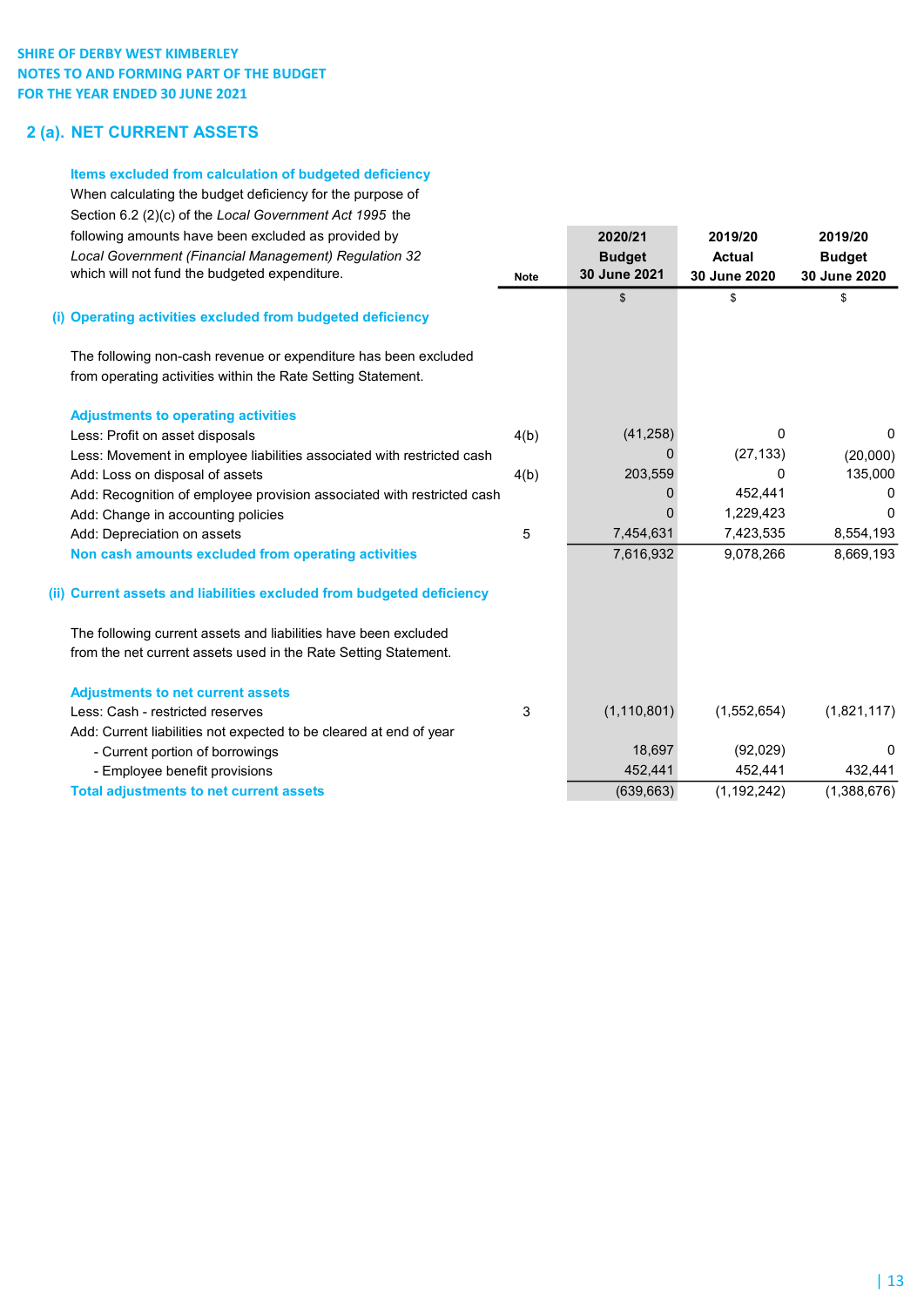# 2 (a). NET CURRENT ASSETS (CONTINUED)

# EXPLANATION OF DIFFERENCE IN NET CURRENT ASSETS AND SURPLUS/(DEFICIT)

|                                                      | <b>Note</b>    | 2020/21<br><b>Budget</b><br>30 June 2021 | 2019/20<br><b>Actual</b><br>30 June 2020 | 2019/20<br><b>Budget</b><br>30 June 2020 |
|------------------------------------------------------|----------------|------------------------------------------|------------------------------------------|------------------------------------------|
| (iii) Composition of estimated net current assets    |                | $\mathfrak{s}$                           | \$                                       | \$                                       |
| <b>Current assets</b>                                |                |                                          |                                          |                                          |
| Cash and cash equivalents- unrestricted              | 3              | 598,825                                  | 3,392,517                                | 99,951                                   |
| Cash and cash equivalents - restricted               |                |                                          |                                          |                                          |
| Cash backed reserves                                 | $\overline{7}$ | 1,110,801                                | 1,552,654                                | 1,821,117                                |
| Unspent grants, subsidies and contributions          | 9              | 424,597                                  | 1,291,110                                | 0                                        |
| <b>Receivables</b>                                   |                | 3,740,130                                | 5,240,130                                | 3,896,091                                |
| Inventories                                          |                | 62,694                                   | 62,694                                   | 106,580                                  |
|                                                      |                | 5,937,047                                | 11,539,105                               | 5,923,739                                |
| <b>Less: current liabilities</b>                     |                |                                          |                                          |                                          |
| Trade and other payables                             |                | (4,295,349)                              | (3,295,349)                              | (3,782,567)                              |
| <b>Contract liabilities</b>                          |                | (424, 597)                               | (1,291,110)                              |                                          |
| Long term borrowings                                 |                | (18, 697)                                | 92,029                                   | <sup>0</sup>                             |
| Provisions                                           |                | (558, 741)                               | (558, 741)                               | (752, 496)                               |
|                                                      |                | (5,297,384)                              | (5,053,171)                              | (4,535,063)                              |
| <b>Net current assets</b>                            |                | 639,663                                  | 6,485,934                                | 1,388,676                                |
| <b>Less: Total adjustments to net current assets</b> | 2(a)(ii)       | (639, 663)                               | (1, 192, 242)                            | (1,388,676)                              |
| <b>Closing funding surplus / (deficit)</b>           |                | $\mathbf 0$                              | 5,293,692                                | 0                                        |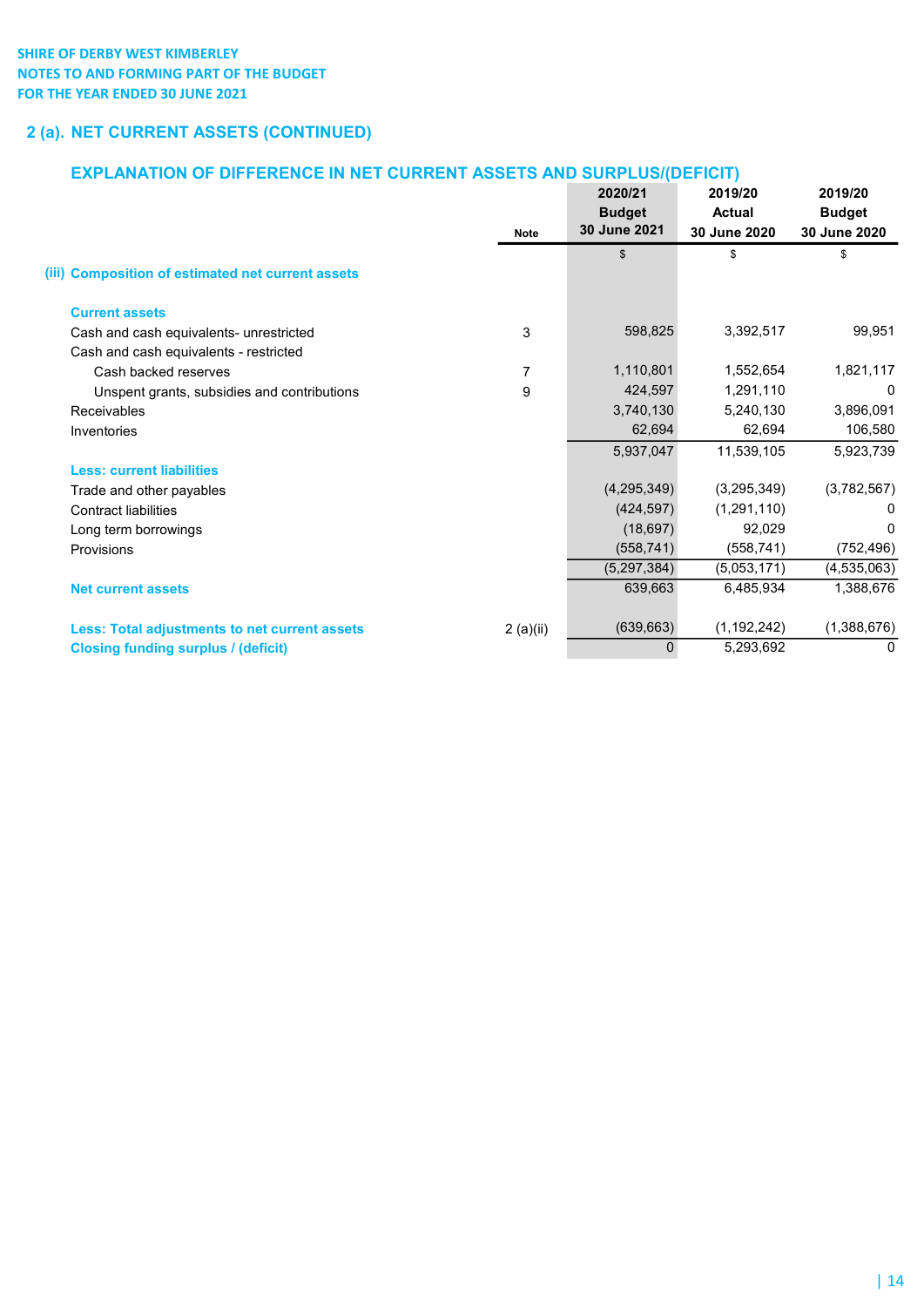# 2 (b). NET CURRENT ASSETS (CONTINUED)

### SIGNIFICANT ACCOUNTING POLICIES

CURRENT AND NON-CURRENT CLASSIFICATION TRADE AND OTHER RECEIVABLES

current or non-current, consideration is given to the ratepayers for unpaid rates and service charges and time when each asset or liability is expected to be other amounts due from third parties for goods sold and settled. The asset or liability is classified as current if it services performed in the ordinary course of business. is expected to be settled within the next 12 months, being the Shire's operational cycle. In the case of Receivables expected to be collected within 12 months liabilities where the Shire does not have the unconditional of the end of the reporting period are classified as<br>
right to defer settlement bevond 12 months, such as<br>
current assets. All other receivables are classified as right to defer settlement beyond 12 months, such as vested long service leave, the liability is classified non-current assets. as current even if not expected to be settled within the next 12 months. Inventories held for trading are Collectability of trade and other receivables is reviewed classified as current even if not expected to be on an ongoing basis. Debts that are known to be realised in the next 12 months except for land held uncollectible are written off when identified. An for sale where it is held as non-current based on the allowance for doubtful debts is raised when there is Shire's intentions to release for sale.  $\blacksquare$  objective evidence that they will not be collectible.

### TRADE AND OTHER PAYABLES

Trade and other payables represent liabilities for goods **EMPLOYEE BENEFITS** and services provided to the Shire prior to the end of the Short-term employee benefits Shire of Derby West Kimberley becomes obliged to make obligations for short-term employee benefits. Short term<br>
future payments in respect of the purchase of these employee benefits are benefits (other than termination goods and services. The amounts are unsecured, are benefits) that are expected to be settled wholly before recognised as a current liability and are normally paid 12 months after the end of the annual reporting period recognised as a current liability and are normally paid 12 months after the end of the annual reporting period in<br>which the employees render the related service, including<br>which the employees render the related service, in

A contract asset is the right to consideration in exchange expected to be paid when the obligation is settled. for goods or services the entity has transferred to a customer when that right is conditioned on something The Shire of Derby West Kimberley's obligations for

Provisions are recognised when the Shire has a legal or Shire of Derby West Kimberley's obligations for constructive obligation, as a result of past events, for employees' annual leave and long service leave will result and that outflow can be reliably measured. of financial position.

Provisions are measured using the best estimate of the LAND HELD FOR RESALE amounts required to settle the obligation at the end of the Land held for development and sale is valued at the lower reporting period. of cost and net realisable value. Cost includes the cost of

Inventories are measured at the lower of cost and net are expensed. realisable value.

completion and the estimated costs necessary to make passed on to the buyer at this point. the sale.

The Shire of Derby West Kimberley contributes to a release for sale. number of superannuation funds on behalf of employees.

The present value of future lease payments not paid at the controlled by the Shire are recognised as a liability until reporting date discounted using the incremental borrowing such time as the Shire satisfies its obligations under the rate where the implicit interest rate in the lease is not agreement. readily determined.

In the determination of whether an asset or liability is Trade and other receivables include amounts due from

financial year that are unpaid and arise when the Provision is made for the Shire of Derby West Kimberley's employee benefits are benefits (other than termination which the employees render the related service, including wages, salaries and sick leave. Short-term employee **CONTRACT ASSETS benefits are measured at the (undiscounted) amounts** 

other than the passage of time. Short-term employee benefits such as wages, salaries and sick leave are recognised as a part of current trade and **PROVISIONS outlet as a constructed by the statement of financial position.** The which it is probable that an outflow of economic benefits entitlements are recognised as provisions in the statement

acquisition, development, borrowing costs and holding INVENTORIES costs until completion of development. Finance costs and General **General General**  $\alpha$  is completed after development is completed after development is completed

Gains and losses are recognised in profit or loss at the time Net realisable value is the estimated selling price in the of signing an unconditional contract of sale if significant ordinary course of business less the estimated costs of risks and rewards, and effective control over the land, are

Land held for sale is classified as current except where it is Superannuation **Superannuation** held as non-current based on Council's intentions to

### CONTRACT LIABILITIES

All funds to which the Shire of Derby West Kimberley An entity's obligation to transfer goods or services to a contributes are defined contribution plans. customer for which the entity has received consideration (or the amount is due) from the customer. Grants to acquire LEASE LIABILITIES **LEASE LIABILITIES or construct recognisable non-financial assets to be**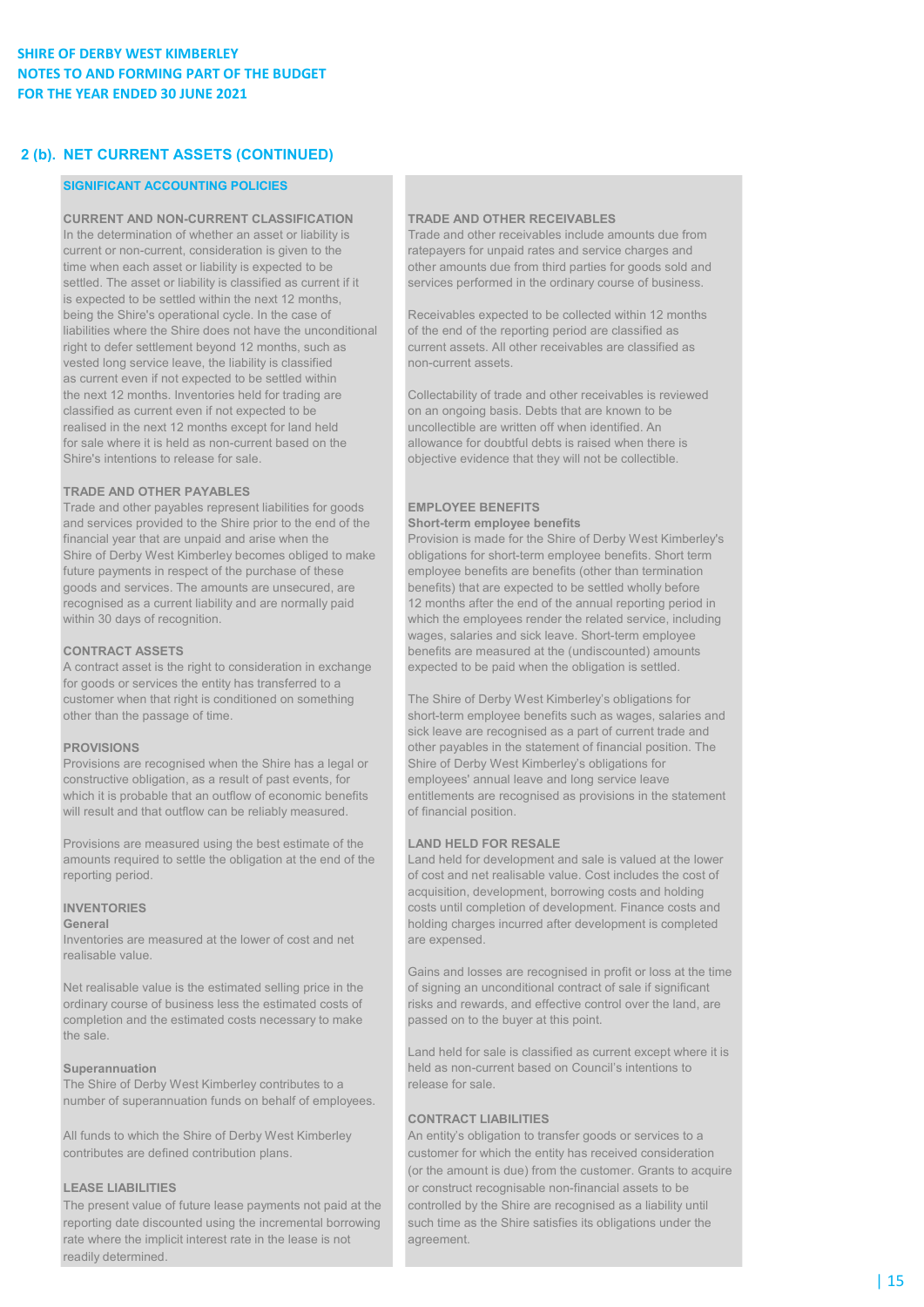# 3. RECONCILIATION OF CASH

For the purposes of the Statement of Cash Flows, cash includes cash and cash equivalents, net of outstanding bank overdrafts. Estimated cash at the end of the reporting period is as follows:

|                                                               |             | 2020/21        | 2019/20     | 2019/20       |
|---------------------------------------------------------------|-------------|----------------|-------------|---------------|
|                                                               | <b>Note</b> | <b>Budget</b>  | Actual      | <b>Budget</b> |
|                                                               |             | \$             | \$          | \$            |
| Cash at bank and on hand                                      |             | 2,134,223      | 6,236,281   | 99,951        |
| Term deposits                                                 |             | 0              | 0           | 1,821,117     |
|                                                               |             | 2,134,223      | 6,236,281   | 1,921,068     |
| - Unrestricted cash and cash equivalents                      |             | 598,825        | 3,392,517   | 99,951        |
| - Restricted cash and cash equivalents                        |             | 1,535,398      | 2,843,764   | 1,821,117     |
|                                                               |             | 2,134,223      | 6,236,281   | 1,921,068     |
| The following restrictions have been imposed                  |             |                |             |               |
| by regulation or other externally imposed                     |             |                |             |               |
| requirements on cash and cash equivalents:                    |             |                |             |               |
| Leave reserve                                                 |             | 452,441        | 452,441     | 432,441       |
| Office building reserve                                       |             | 314,511        | 814,511     | 814,511       |
| Airport reserve                                               |             | 28,456         | 28,456      | 28,456        |
| Wharf maintenance reserve                                     |             | 3,721          | 3,721       | 3,721         |
| Economic development reserve                                  |             | 19,936         | 19,936      | 19,935        |
| Fitzroy resource centre                                       |             | 46,771         | 46,771      | 46,771        |
| Staff housing reserve                                         |             | 244,965        | 159,965     | 159,965       |
| Energy development reserve                                    |             | 0              | 26,853      | 26,852        |
| Capital works reserve                                         |             | $\overline{0}$ | 0           | 288,465       |
| Unspent grants, subsidies and contributions                   | 9           | 424,597        | 1,291,110   | 0             |
|                                                               |             | 1,535,398      | 2,843,764   | 1,821,117     |
| Reconciliation of net cash provided by                        |             |                |             |               |
| operating activities to net result                            |             |                |             |               |
| Net result                                                    |             | 8,230,065      | (67, 230)   | (4,889,279)   |
| Depreciation                                                  | 5           | 7,454,631      | 7,423,535   | 8,554,193     |
| (Profit)/loss on sale of asset                                | 4(b)        | 162,301        | 0           | 135,000       |
| (Increase)/decrease in receivables                            |             | 1,500,000      | (1,061,827) | 0             |
| (Increase)/decrease in contract assets                        |             | 0              | 0           | 2,338,350     |
| (Increase)/decrease in inventories                            |             | $\overline{0}$ | 30,344      | 0             |
| Increase/(decrease) in payables                               |             | 1,000,000      | (682, 366)  | 713,248       |
| Increase/(decrease) in contract liabilities                   |             | (866, 513)     | 2,520,533   | (1,356,504)   |
| Change in accounting policies transferred to retained surplus |             | 0              | 0           | (981, 846)    |
| Increase/(decrease) in employee provisions                    |             | $\overline{0}$ | (220, 888)  | 0             |
| Non-operating grants, subsidies and contributions             |             | (16,233,630)   | (2,636,143) | (3,639,968)   |
| <b>Net cash from operating activities</b>                     |             | 1,246,854      | 5,305,958   | 873,194       |

## SIGNIFICANT ACCOUNTING POLICES

Cash and cash equivalents include cash on hand, cash The Shire classifies financial assets at amortised cost at bank, deposits available on demand with banks, other if both of the following criteria are met: short term highly liquid investments that are readily - the asset is held within a business model whose convertible to known amounts of cash and which are objective is to collect the contractual cashflows, and subject to an insignificant risk of changes in value and - the contractual terms give rise to cash flows that bank overdrafts. are solely payments of principal and interest.

CASH AND CASH EQUIVALENTS FINANCIAL ASSETS AT AMORTISED COST

Bank overdrafts are shown as short term borrowings in current liabilities in Note 2 - Net Current Assets.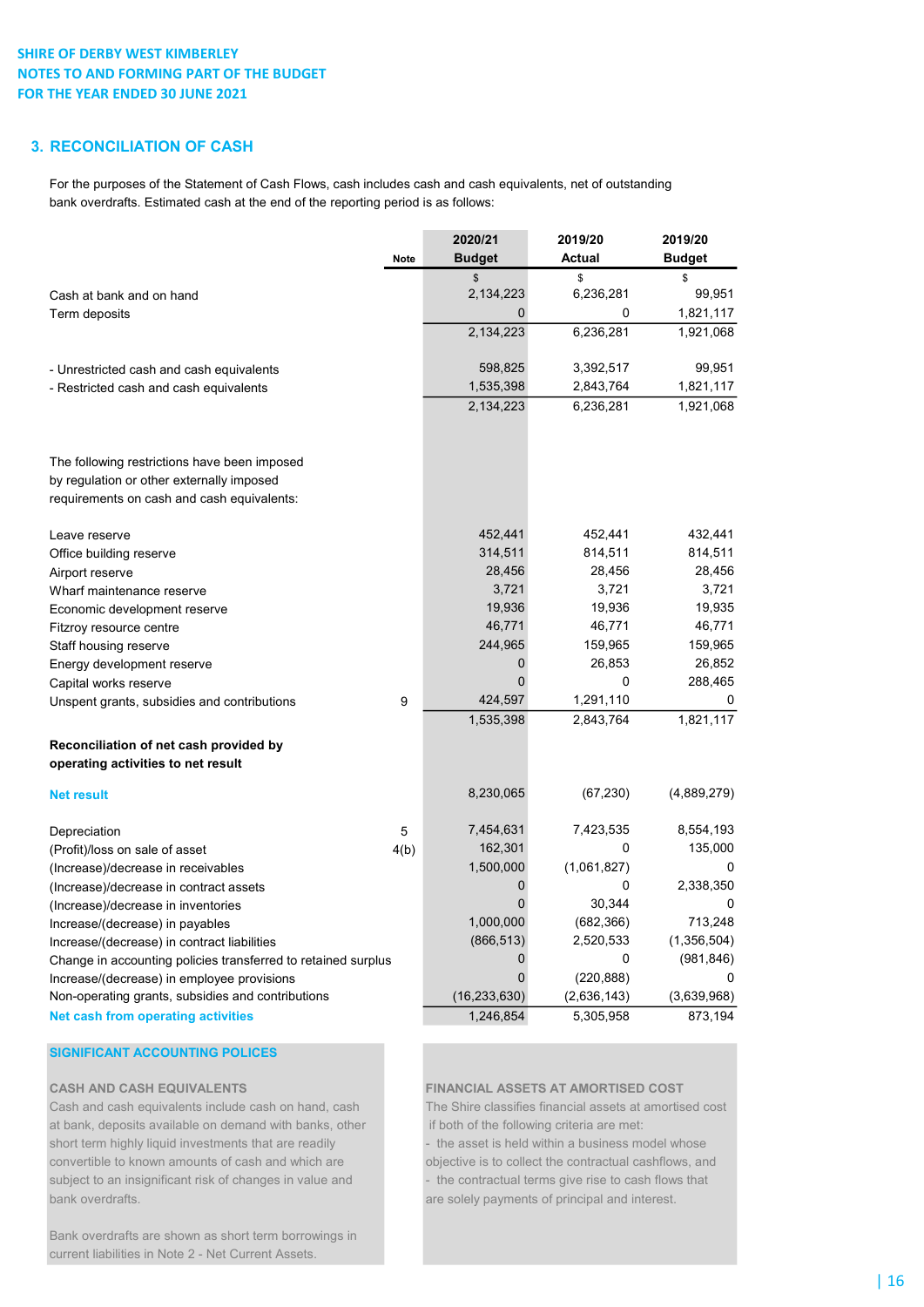## 4. FIXED ASSETS

### (a) Acquisition of Assets

### The following assets are budgeted to be acquired during the year.

|                                  | Governance | Law, order,<br>public safety | <b>Education</b><br>and welfare | Housing  | Community<br>amenities | Recreation<br>and culture | Transport  | Economic<br>services | Other<br>property and<br>services | 2020/21<br><b>Budget total</b> | 2019/20<br><b>Actual total</b> | 2019/20<br><b>Budget total</b> |
|----------------------------------|------------|------------------------------|---------------------------------|----------|------------------------|---------------------------|------------|----------------------|-----------------------------------|--------------------------------|--------------------------------|--------------------------------|
| <b>Asset class</b>               |            |                              | \$                              |          | \$                     |                           | \$         |                      | £.                                |                                |                                |                                |
| Property, Plant and Equipment    |            |                              |                                 |          |                        |                           |            |                      |                                   |                                |                                |                                |
| Buildings - non-specialised      | 162,000    | $\Omega$                     | 28,000                          | 151,000  | 0                      | 420,830                   | 292,500    | 30,000               | 64,500                            | 1,148,830                      | $\Omega$                       | 0                              |
| Plant and equipment              | 105,000    | 70,000                       | $\Omega$                        | 0        | 0                      | 69,000                    | 0          | 0                    | 343,500                           | 587,500                        |                                | 0                              |
|                                  | 267,000    | 70,000                       | 28,000                          | 151,000  | 0                      | 489,830                   | 292,500    | 30,000               | 408,000                           | 1,736,330                      | $\Omega$                       | 0                              |
| Infrastructure                   |            |                              |                                 |          |                        |                           |            |                      |                                   |                                |                                |                                |
| Infrastructure - roads           | 0          | 0                            | $\Omega$                        | $\Omega$ | $\Omega$               | 0                         | 16,700,871 | 0                    | 0                                 | 16,700,871                     | 3,353,722                      | 4,466,407                      |
| Infrastructure - footpaths       |            |                              |                                 |          | $\Omega$               | $\Omega$                  | 190,000    | $\Omega$             | $\Omega$                          | 190,000                        |                                | $\Omega$                       |
| Infrastructure - parks and ovals |            |                              |                                 |          | 310,000                | 1,300,000                 | 0          |                      | $\Omega$                          | 1,610,000                      |                                | $\Omega$                       |
| Infrastructure - airports        |            |                              |                                 |          | 0                      | $\Omega$                  | 0          | $\Omega$             |                                   |                                | 374,582                        | 502,250                        |
| Infrastructure - Derby wharf     |            |                              |                                 |          | 0                      | O                         | 0          |                      |                                   |                                |                                | 100,000                        |
| Infrastructure - other           | 0          | 63,067                       | 50,000                          | 0        | 0                      | 495,000                   | 420,000    | 540,000              | 55,000                            | 1,623,067                      | 360,427                        | 414,078                        |
|                                  | 0          | 63,067                       | 50,000                          | 0        | 310,000                | 1,795,000                 | 17,310,871 | 540,000              | 55,000                            | 20,123,938                     | 4,088,731                      | 5,482,735                      |
| <b>Total acquisitions</b>        | 267,000    | 133,067                      | 78,000                          | 151,000  | 310,000                | 2,284,830                 | 17,603,371 | 570,000              | 463,000                           | 21,860,268                     | 4,088,731                      | 5,482,735                      |

Reporting program

A detailed breakdown of acquisitions on an individual asset basis can be found in the supplementary information attached to this budget document.

### SIGNIFICANT ACCOUNTING POLICIES

### RECOGNITION OF ASSETS

Assets for which the fair value as at the date of acquisition is under \$5,000 are not recognised as an asset in accordance with Financial Management Regulation 17A (5) . These assets are expensed immediately.

Where multiple individual low value assets are purchased together as part of a larger asset or collectively forming a larger asset exceeding the threshold, the individual assets are recognised as one asset and capitalised.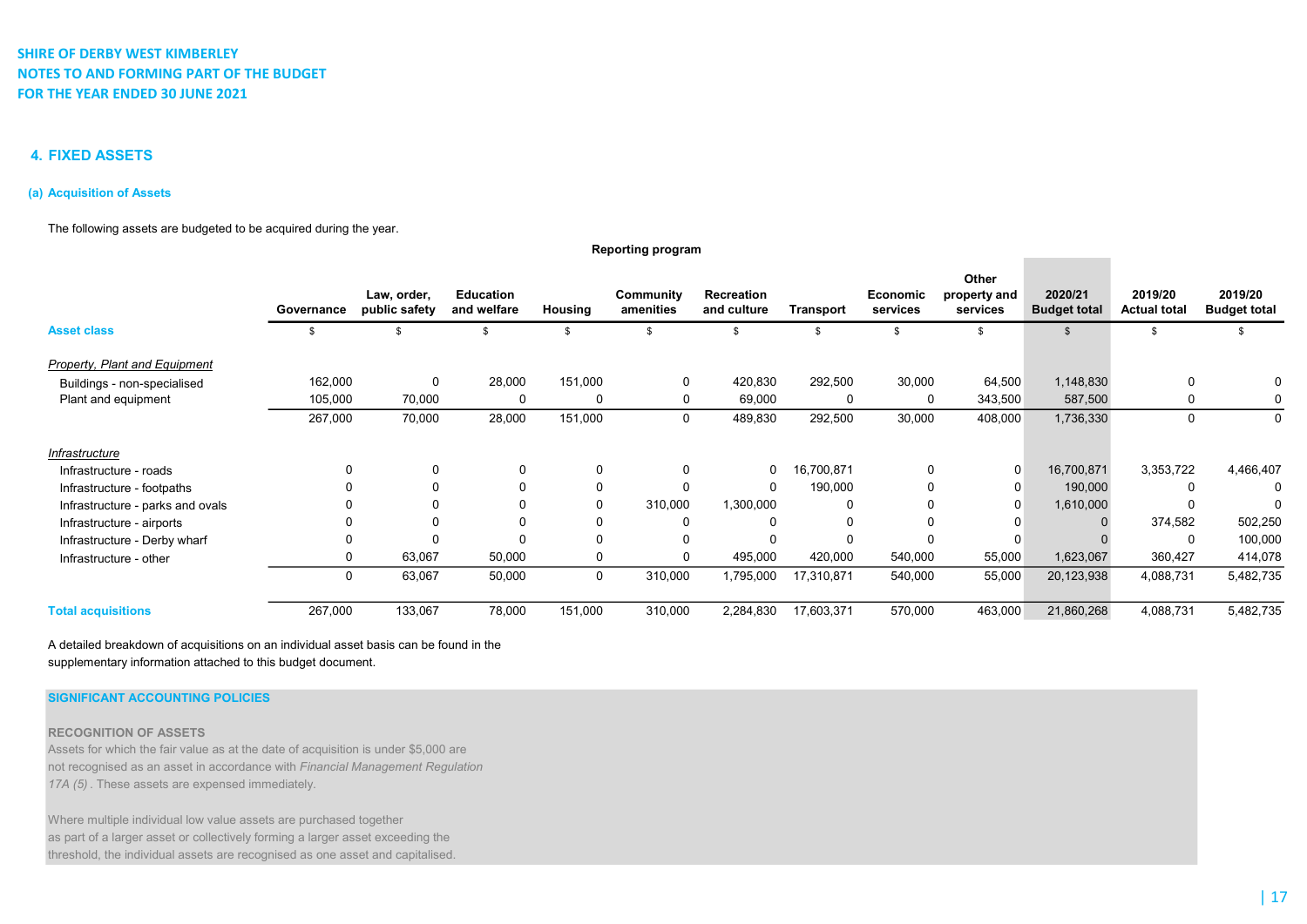## 4. FIXED ASSETS

### (b) Disposals of Assets

The following assets are budgeted to be disposed of during the year.

|                                      | 2020/21<br><b>Budget</b><br><b>Net Book</b><br>Value | 2020/21<br><b>Budget</b><br><b>Sale</b><br><b>Proceeds</b> | 2020/21<br><b>Budget</b><br><b>Profit</b> | 2020/21<br><b>Budget</b><br>Loss | 2019/20<br><b>Actual</b><br><b>Net Book</b><br>Value | 2019/20<br><b>Actual</b><br>Sale<br><b>Proceeds</b> | 2019/20<br>Actual<br><b>Profit</b> | 2019/20<br>Actual<br>Loss | 2019/20<br><b>Budget</b><br><b>Net Book</b><br>Value | 2019/20<br><b>Budget</b><br>Sale<br><b>Proceeds</b> | 2019/20<br><b>Budget</b><br><b>Profit</b> | 2019/20<br><b>Budget</b><br>Loss |
|--------------------------------------|------------------------------------------------------|------------------------------------------------------------|-------------------------------------------|----------------------------------|------------------------------------------------------|-----------------------------------------------------|------------------------------------|---------------------------|------------------------------------------------------|-----------------------------------------------------|-------------------------------------------|----------------------------------|
|                                      |                                                      |                                                            |                                           |                                  |                                                      |                                                     |                                    |                           |                                                      |                                                     |                                           |                                  |
| <b>By Program</b>                    |                                                      |                                                            |                                           |                                  |                                                      |                                                     |                                    |                           |                                                      |                                                     |                                           |                                  |
| Law, order, public safety            | 1,329                                                | 10,000                                                     | 8,671                                     | $\Omega$                         | $\Omega$                                             | 0                                                   | 0                                  | 0                         | 0                                                    | 0                                                   | $\mathbf 0$                               | 0                                |
| Housing                              | 285,000                                              | 85,000                                                     |                                           | 0(200,000)                       | 0                                                    | 0                                                   | 0                                  | 0                         | 285,000                                              | 150,000                                             | 0                                         | (135,000)                        |
| Recreation and culture               | 2,332                                                | 10,000                                                     | 7,668                                     |                                  | $\Omega$                                             | 0                                                   | 0                                  | 0                         | 0                                                    | 0                                                   | 0                                         | 0                                |
| Other property and services          | 40,640                                               | 62,000                                                     | 24,919                                    | (3, 559)                         | $\Omega$                                             | 0                                                   | 0                                  | 0                         | 0                                                    | 0                                                   | 0                                         | 0                                |
|                                      | 329,301                                              | 167,000                                                    | 41,258                                    | (203, 559)                       |                                                      | 0                                                   | 0                                  | $\mathbf 0$               | 285,000                                              | 150,000                                             | 0                                         | (135,000)                        |
| <b>By Class</b>                      |                                                      |                                                            |                                           |                                  |                                                      |                                                     |                                    |                           |                                                      |                                                     |                                           |                                  |
| <b>Property, Plant and Equipment</b> |                                                      |                                                            |                                           |                                  |                                                      |                                                     |                                    |                           |                                                      |                                                     |                                           |                                  |
| Buildings - non-specialised          | 285,000                                              | 85,000                                                     |                                           | $0$ (200,000)                    | $\mathbf{0}$                                         | 0                                                   | $\mathbf{0}$                       | $\mathbf{0}$              | 285,000                                              | 150,000                                             | 0                                         | (135,000)                        |
| Plant and equipment                  | 44,301                                               | 82,000                                                     | 41,258                                    | (3, 559)                         |                                                      | 0                                                   | 0                                  | $\Omega$                  | $\Omega$                                             | 0                                                   | $\mathbf{0}$                              |                                  |
|                                      | 329,301                                              | 167,000                                                    | 41,258                                    | (203, 559)                       |                                                      | 0                                                   | $\Omega$                           | 0                         | 285,000                                              | 150,000                                             | 0                                         | (135,000)                        |

A detailed breakdown of disposals on an individual asset basis can be found in the supplementary information attached to this budget document

### SIGNIFICANT ACCOUNTING POLICIES

### GAINS AND LOSSES ON DISPOSAL

Gains and losses on disposals are determined by comparing proceeds with the carrying amount. These gains and losses are included in profit or loss in the period which they arise.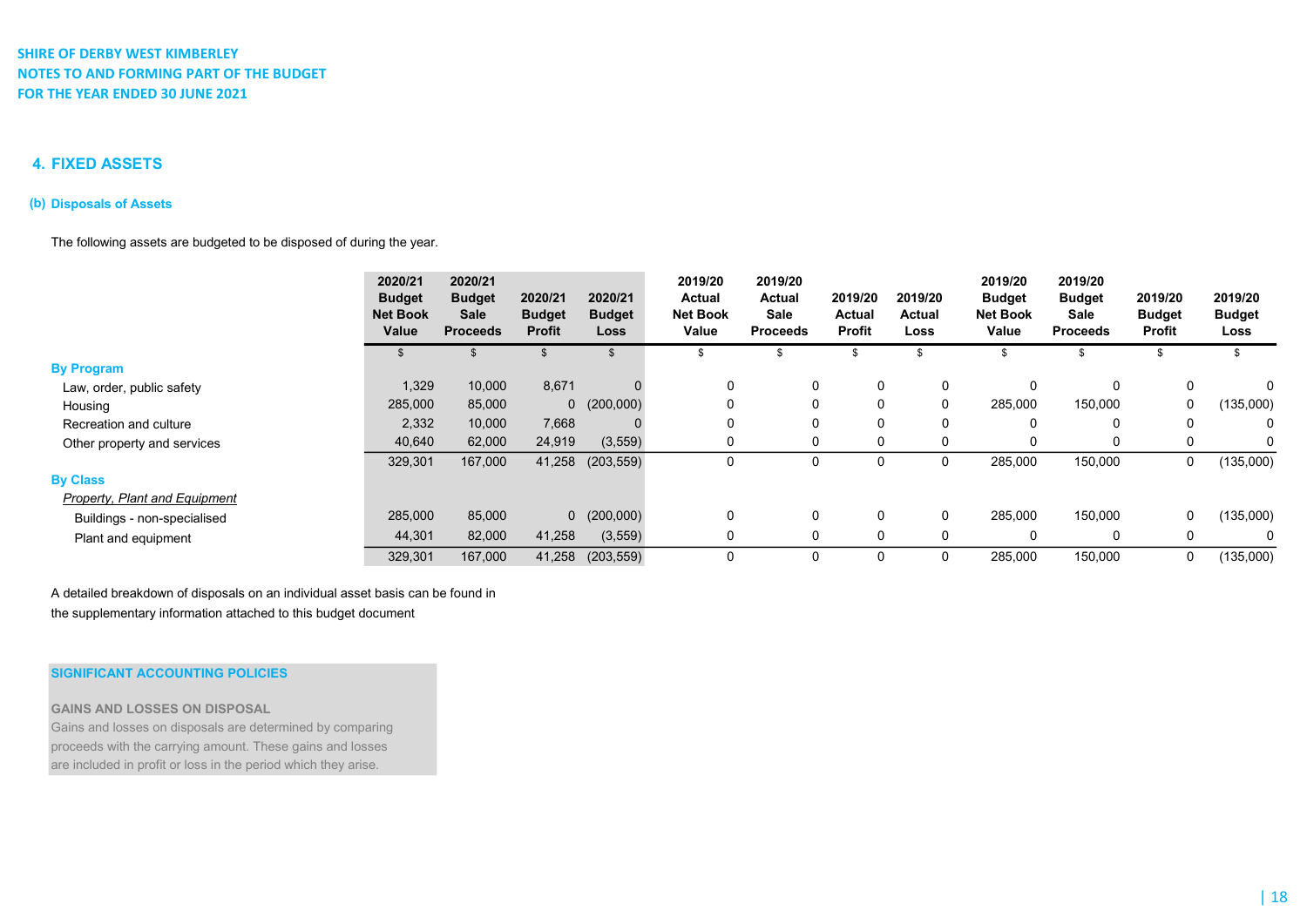## 5. ASSET DEPRECIATION

|                                           | 2020/21       | 2019/20       | 2019/20       |
|-------------------------------------------|---------------|---------------|---------------|
|                                           | <b>Budget</b> | <b>Actual</b> | <b>Budget</b> |
|                                           | \$            | \$            | \$            |
| <b>By Program</b>                         |               |               |               |
| Governance                                | 7,566         | 659           | 0             |
| Law, order, public safety                 | 35,621        | 26,134        | 25,233        |
| Health                                    | 42,597        | 25,928        | 24,246        |
| Education and welfare                     | 53,094        | 53,028        | 53,028        |
| Housing                                   | 166,941       | 185,008       | 166,733       |
| Community amenities                       | 711,387       | 710,501       | 710,062       |
| Recreation and culture                    | 830,541       | 821,683       | 804,731       |
| Transport                                 | 5,208,961     | 5,206,067     | 6,381,398     |
| Economic services                         | 112,896       | 112,756       | 112,755       |
| Other property and services               | 285,027       | 281,771       | 276,007       |
|                                           | 7,454,631     | 7,423,535     | 8,554,193     |
| <b>By Class</b>                           |               |               |               |
| Buildings - non-specialised               | 1,291,267     | 955,681       | 730,382       |
| Furniture and equipment                   | $\Omega$      | 35,034        | 30,354        |
| Plant and equipment                       | 1,451,871     | 305,378       | 256,108       |
| Infrastructure - roads                    | 510,082       | 3,498,537     | 5,264,440     |
| Infrastructure - footpaths                | 510,082       | 69,615        | 137,539       |
| Infrastructure - drainage                 | 1,181,382     | 670,464       | 659,241       |
| Infrastructure - parks and ovals          | 1,086,655     | 122,109       | 1,476,129     |
| Infrastructure - airports                 | 278,455       | 1,007,363     | 0             |
| Infrastructure - Derby wharf              | 0             | 186,580       | 0             |
| Infrastructure - buildings and structures | O             | 572,774       | 0             |
| Infrastructure - other                    | 1,144,837     | 0             | 0             |
|                                           | 7,454,631     | 7,423,535     | 8,554,193     |

# SIGNIFICANT ACCOUNTING POLICIES

### DEPRECIATION **AMORTISATION**

basis over the individual asset's useful life from the time the asset's useful life from the time the asset is held for use. asset is held ready for use. Leasehold improvements are depreciated over the shorter of either the unexpired period of The assets residual value of intangible assets is considered to be

The assets residual values and useful lives are reviewed, and adjusted if appropriate, at the end of each reporting period. Amortisation is included within Depreciation on non-current

An asset's carrying amount is written down immediately to its recoverable amount if the asset's carrying amount is greater than its estimated recoverable amount.

Major depreciation periods used for each class of depreciable asset are:

| Buildings - non-specialised               | 25 to 40 years |
|-------------------------------------------|----------------|
| Furniture and equipment                   | 3 to 10 years  |
| Plant and equipment                       | 4 to 15 years  |
| Infrastructure - roads                    | 8-40 years     |
| Infrastructure - footpaths                | 15 years       |
| Infrastructure - drainage                 | 35 years       |
| Infrastructure - parks and ovals          | 25 years       |
| Infrastructure - airports                 | 8 years        |
| Infrastructure - Derby wharf              | 10 years       |
| Infrastructure - buildings and structures | 10 years       |
| Infrastructure - other                    | 10 years       |

The depreciable amount of all fixed assets including buildings The depreciable amount of all intangible assets with a finite useful but excluding freehold land, are depreciated on a straight-line life, are depreciated on a straight-line basis over the individual

the lease or the estimated useful life of the improvements. zero and useful live and amortisation method are reviewed at the end of each financial year.

assets in the Statement of Comprehensive Income.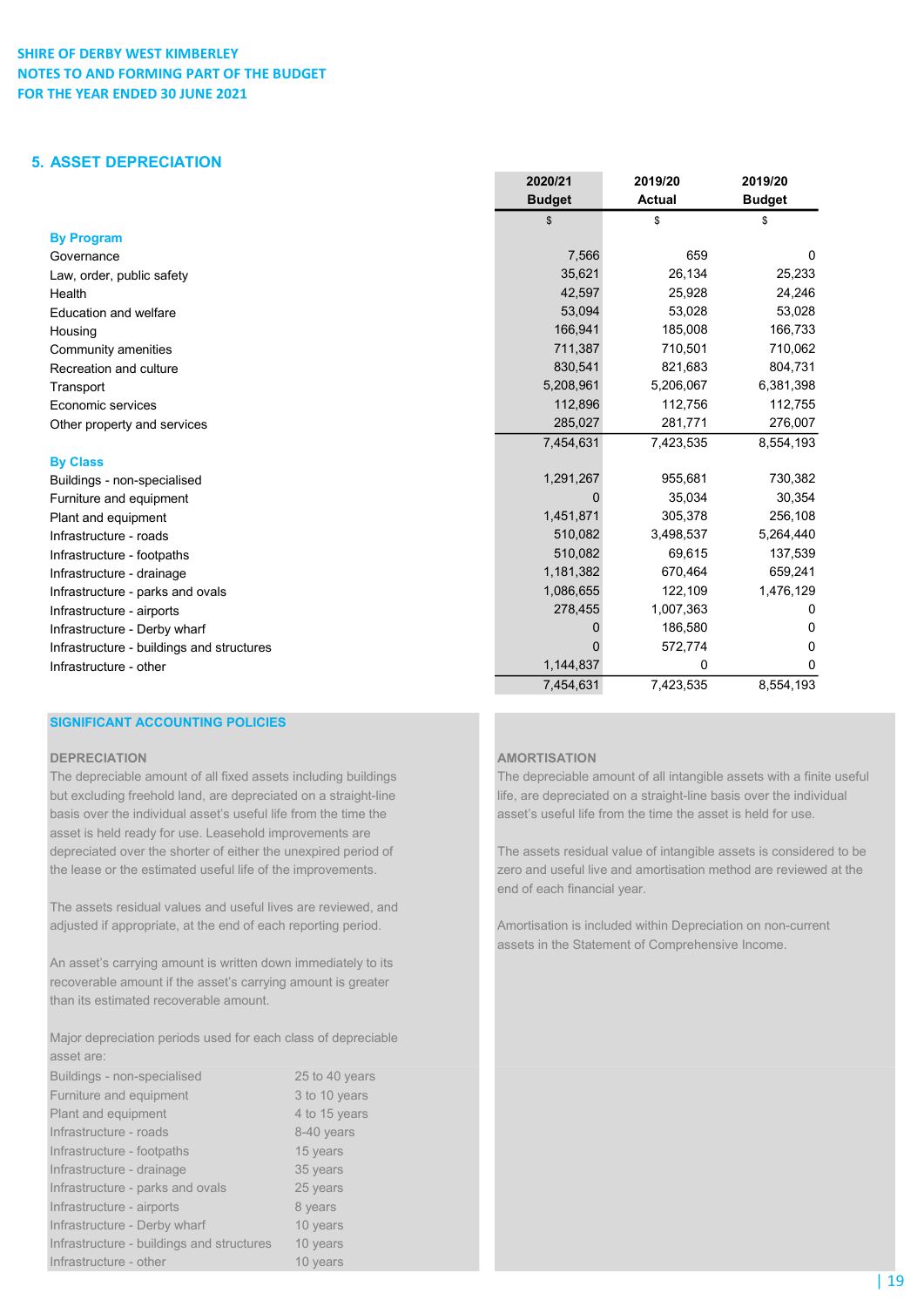### 6. INFORMATION ON BORROWINGS

### (a) Borrowing repayments

|                                     |      |                           |          |                  | 2020/21       | 2020/21       | <b>Budget</b>           | 2020/21       |                  | 2019/20   | 2019/20     | Actual                  | 2019/20    |                  | 2019/20       | 2019/20       | <b>Budget</b>                      | 2019/20       |
|-------------------------------------|------|---------------------------|----------|------------------|---------------|---------------|-------------------------|---------------|------------------|-----------|-------------|-------------------------|------------|------------------|---------------|---------------|------------------------------------|---------------|
|                                     |      |                           |          | <b>Budget</b>    | <b>Budget</b> | <b>Budget</b> | <b>Principal</b>        | <b>Budget</b> | Actual           | Actual    | Actual      | Principal               | Actual     | <b>Budget</b>    | <b>Budget</b> | <b>Budget</b> | Principal                          | <b>Budget</b> |
|                                     | Loan |                           | Interest | Principal        | <b>New</b>    | Principal     | outstanding             | Interest      | Principal        | New       | Principal   | outstanding             | Interest   | Principal        | New           | Principal     | outstanding                        | Interest      |
| <b>Purpose</b>                      |      | <b>Number Institution</b> | Rate     | <b>July 2020</b> | Loans         |               | Repayments 30 June 2021 | Repayments    | <b>July 2019</b> | Loans     |             | Repayments 30 June 2020 | Repayments | <b>July 2019</b> | Loans         |               | Repayments 30 June 2020 Repayments |               |
|                                     |      |                           |          |                  |               |               |                         |               |                  |           |             |                         |            |                  |               |               |                                    |               |
| Housing                             |      |                           |          |                  |               |               |                         |               |                  |           |             |                         |            |                  |               |               |                                    |               |
| Loan 136- Staff Housing             | 136  | <b>WATC</b>               | 3.2%     | 97,298           |               | (22, 023)     | 75,275                  | (5,935)       | 117,945          | $\Omega$  | (20, 647)   | 97,298                  | (6,589)    | 117,945          | $\Omega$      | (20, 646)     | 97,299                             | (7, 404)      |
| Loan 146 - Staff Housing            | 146  | <b>WATC</b>               | 3.2%     | 610,251          |               | (45, 371)     | 564,880                 | (37, 922)     | 652,881          | 0         | (42, 630)   | 610,251                 | (29, 993)  | 652,881          | $\Omega$      | (42, 630)     | 610,251                            | (40, 663)     |
| Loan 148 - Staff Housing            | 148  | <b>WATC</b>               | 2.2%     | 280,734          |               | (18, 112)     | 262,622                 | (12, 404)     | 306,437          | $\Omega$  | (25, 703)   | 280,734                 | (13, 117)  | 306,437          | $\Omega$      | (25, 703)     | 280,734                            | (20,070)      |
| <b>Recreation and culture</b>       |      |                           |          |                  |               |               |                         |               |                  |           |             |                         |            |                  |               |               |                                    |               |
| Loan 135 - Civic Centre renovations | 135  | WATC                      | 2.7%     | 16,791           | $\Omega$      | (16, 791)     |                         | (447)         | 49,055           | $\Omega$  | (32, 264)   | 16,791                  | (896)      | 49,055           | $\Omega$      | (32, 264)     | 16,791                             | (2, 186)      |
| Transport                           |      |                           |          |                  |               |               |                         |               |                  |           |             |                         |            |                  |               |               |                                    |               |
| Loan 145 - Wharf Fenders and boat   |      |                           |          |                  |               |               |                         |               |                  |           |             |                         |            |                  |               |               |                                    |               |
| ramp                                | 145  | <b>WATC</b>               | 3.4%     | 218,673          | $\Omega$      | (25, 277)     | 193,396                 | (14, 596)     | 253,528          | $\Omega$  | (34, 855)   | 218,673                 | (16, 202)  | 253,528          | $\Omega$      | (34, 855)     | 218,673                            | (24, 956)     |
| Loan 150 - Derby Infrastructure     | 150  | WATC                      | 0.6%     |                  |               |               |                         |               | 5,315,200        | $\Omega$  | (5,315,200) |                         | (61, 249)  | 5,315,200        | 0             | (5,315,200)   |                                    | (92, 883)     |
| Loan 152- Refinance Derby Airport   |      |                           |          |                  |               |               |                         |               |                  |           |             |                         |            |                  |               |               |                                    |               |
| Infrastructure and Wharf            | 152  | <b>WATC</b>               | 1.7%     | 326,001          | $\Omega$      | 186,455)      | 139,546                 | (32, 205)     | 378,892          | $\Omega$  | (52, 891)   | 326,001                 | (10, 592)  |                  | 2,000,000     | (86, 491)     | 1,913,509                          | (30,000)      |
| Loan 151 - Fitzroy Airport          |      |                           |          |                  |               |               |                         |               |                  |           |             |                         |            |                  |               |               |                                    |               |
| infrastructure                      | 151  | <b>WATC</b>               | 1.5%     | 1,907,970        | $\Omega$      | (36, 605)     | 1,871,365               | (9, 571)      |                  | 2,000,000 | (92,030)    | 1,907,970               | (17,300)   | 378,892          | $\mathbf 0$   | (52, 891)     | 326,001                            | (16, 373)     |
| Loan                                | 153  | <b>WATC</b>               | 2.5%     |                  | 500,000       | (16,000)      | 484,000                 | (22, 500)     |                  |           |             |                         |            |                  |               |               |                                    |               |
| <b>Economic services</b>            |      |                           |          |                  |               |               |                         |               |                  |           |             |                         |            |                  |               |               |                                    |               |
| Loan 149 - Derby visitors centre    | 149  | <b>WATC</b>               | 2.2%     | 350,918          | $\Omega$      | (22, 640)     | 328,278                 | (15, 505)     | 383,047          | $\Omega$  | (32, 129)   | 350,918                 | (16, 397)  | 383,047          | $\mathbf 0$   | (32, 129)     | 350,918                            | (25,087)      |
|                                     |      |                           |          | 3,808,636        | 500,000       | (389, 274)    | 3,919,362               | (151,085)     | 7,456,985        | 2,000,000 | (5,648,349) | 3,808,636               | (172, 335) | 7,456,985        | 2,000,000     | (5,642,809)   | 3,814,176                          | (259, 622)    |

All borrowing repayments, will be financed by general purpose revenue.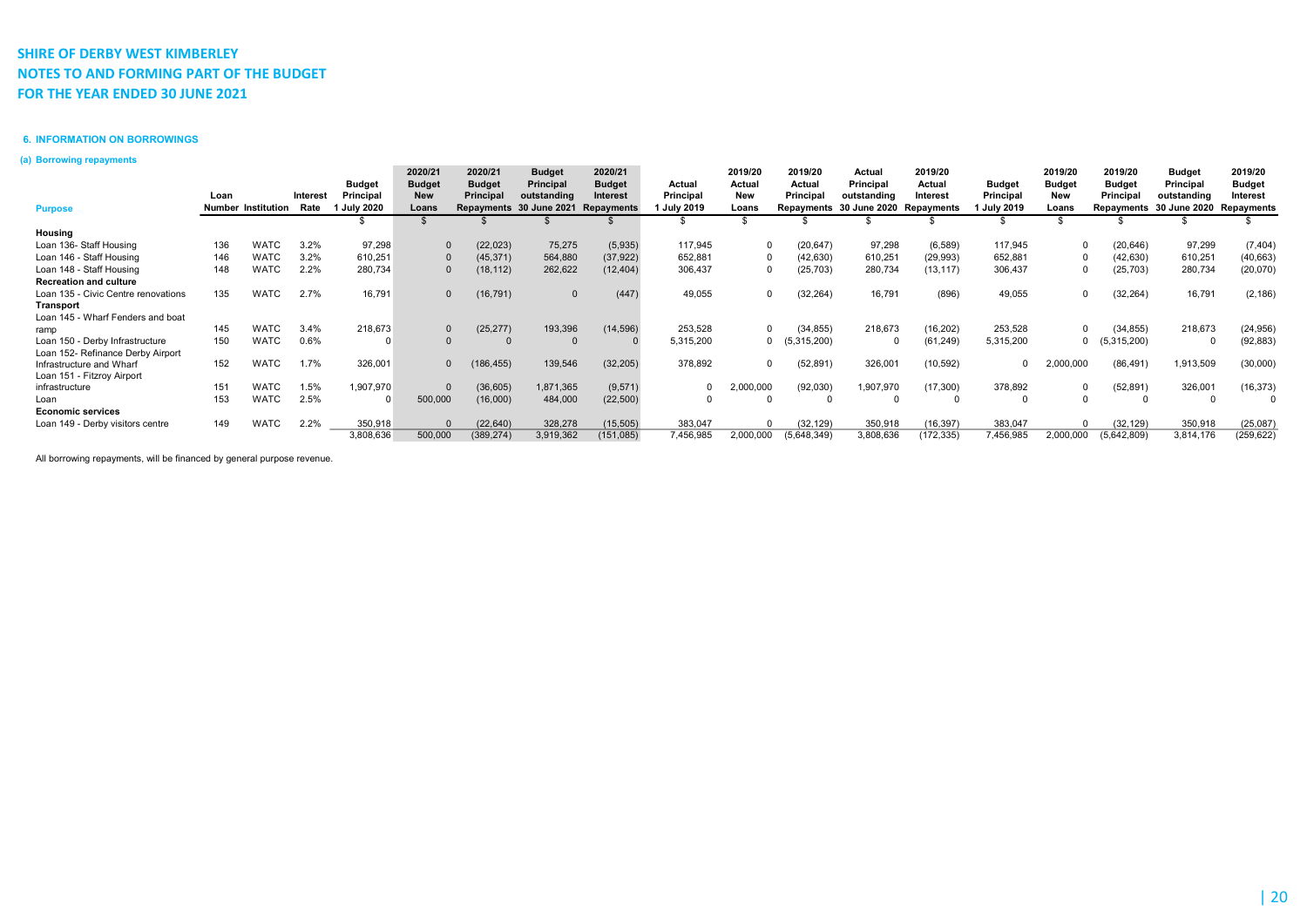### 6. INFORMATION ON BORROWINGS

### (b) New borrowings - 2020/21

|                                   |             |           |         |          | Amount   | <b>Total</b> | Amount  |                |
|-----------------------------------|-------------|-----------|---------|----------|----------|--------------|---------|----------------|
|                                   |             | Loan      | Term    | Interest | borrowed | interest &   | used    | <b>Balance</b> |
| <b>Particulars/Purpose</b>        | Institution | type      | (years) | rate     | budget   | charges      | budget  | unspent        |
|                                   |             |           |         | %        |          |              |         |                |
| Loan 153 - Capital Works Projects | <b>WATC</b> | Debenture | 10      | 2.5%     | 500,000  | 38.150       | 500.000 |                |
|                                   |             |           |         |          | 500,000  | 38.150       | 500.000 |                |

### (c) Unspent borrowings

| Loan Details                                            | Purpose of the<br>loan          | Year Ioan<br>taken | <b>Amount</b><br>b/fwd. | <b>Amount used</b><br>2020/21<br><b>Budget</b> | New loans<br>unspent at 30<br><b>June 2021</b> | <b>Amount as</b><br>at 30 June<br>2021 |
|---------------------------------------------------------|---------------------------------|--------------------|-------------------------|------------------------------------------------|------------------------------------------------|----------------------------------------|
| Loan 152 - Derby Wharf Finalise Wharf<br>Infrastructure | Revitialisation -<br>Wharf Gate |                    | \$<br>100.000           | 100.000                                        | \$                                             | \$                                     |
|                                                         |                                 |                    | 100.000                 | 100.000                                        | 0                                              |                                        |

### (d) Credit Facilities

|                                        | 2020/21       | 2019/20   | 2019/20       |
|----------------------------------------|---------------|-----------|---------------|
|                                        | <b>Budget</b> | Actual    | <b>Budget</b> |
|                                        | \$            | \$        | \$            |
| Undrawn borrowing facilities           |               |           |               |
| credit standby arrangements            |               |           |               |
| Bank overdraft limit                   | 2,000,000     | 0         | 0             |
| Bank overdraft at balance date         |               | 0         | O             |
| Credit card limit                      | 50,000        | 50,000    | 50,000        |
| Credit card balance at balance date    | 0             | (3, 137)  | $\Omega$      |
| Total amount of credit unused          | 2,050,000     | 46.863    | 50,000        |
|                                        |               |           |               |
| Loan facilities                        |               |           |               |
| Loan facilities in use at balance date | 3,919,362     | 3,808,636 | 3,814,176     |
|                                        |               |           |               |
| Unused loan facilities at balance date | $\Omega$      | 2.781.371 | <sup>0</sup>  |

### SIGNIFICANT ACCOUNTING POLICIES

### BORROWING COSTS

Borrowing costs are recognised as an expense when incurred except where they are directly attributable to the acquisition, construction or production of a qualifying asset. Where this is the case, they are capitalised as part of the cost of the particular asset until such time as the asset is substantially ready for its intended use or sale.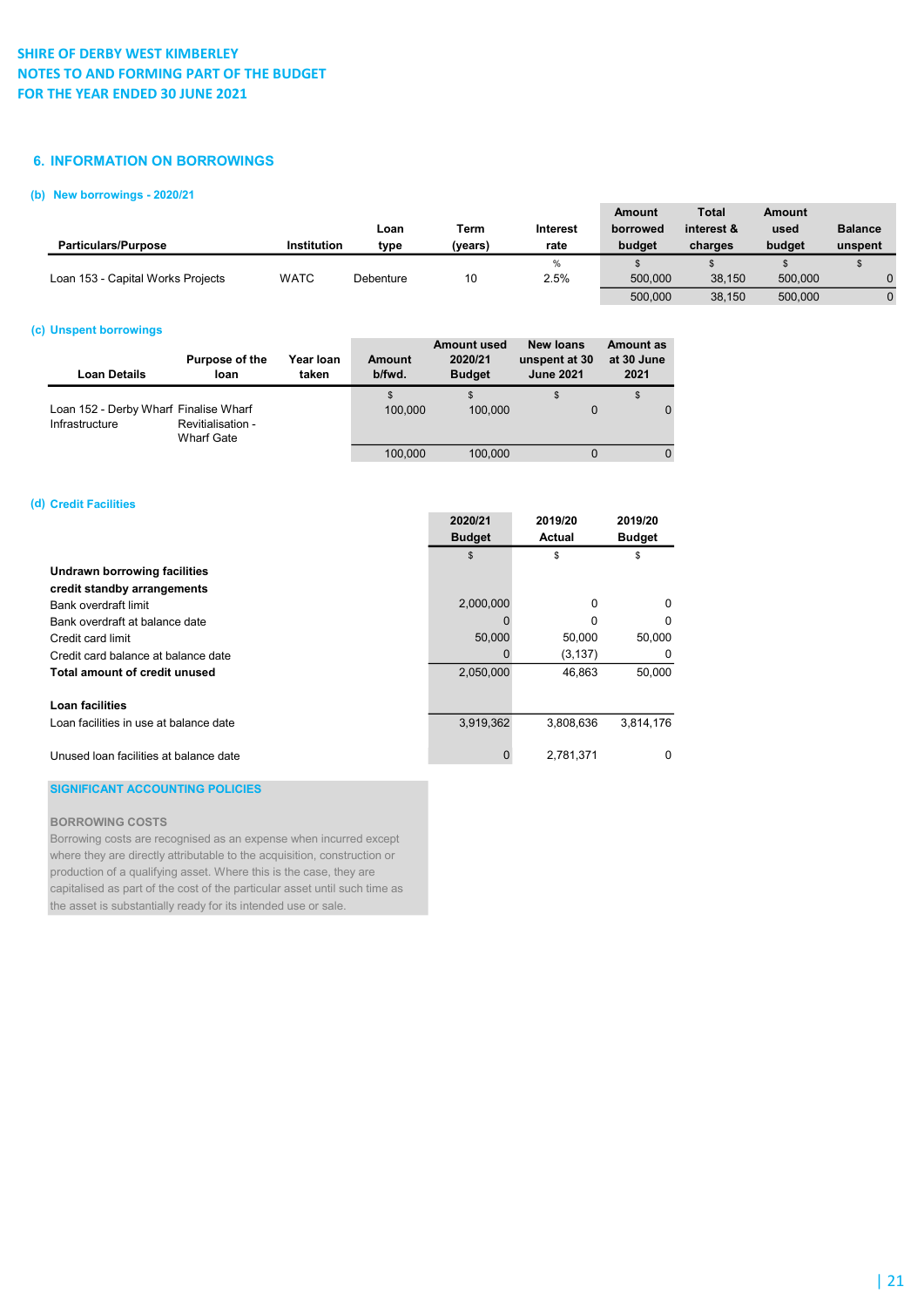# 7. CASH BACKED RESERVES

## (a) Cash Backed Reserves - Movement

|     |                              | 2020/21        |                    | 2020/21        | 2020/21        | 2019/20        |               | 2019/20     | 2019/20        | 2019/20        |               | 2019/20       | 2019/20        |
|-----|------------------------------|----------------|--------------------|----------------|----------------|----------------|---------------|-------------|----------------|----------------|---------------|---------------|----------------|
|     |                              | <b>Budget</b>  | 2020/21            | <b>Budget</b>  | <b>Budget</b>  | <b>Actual</b>  | 2019/20       | Actual      | <b>Actual</b>  | <b>Budget</b>  | 2019/20       | <b>Budget</b> | <b>Budget</b>  |
|     |                              | <b>Opening</b> | <b>Budget</b>      | Transfer       | <b>Closing</b> | Opening        | <b>Actual</b> | Transfer    | <b>Closing</b> | Opening        | <b>Budget</b> | Transfer      | <b>Closing</b> |
|     |                              | <b>Balance</b> | <b>Transfer to</b> | (from)         | <b>Balance</b> | <b>Balance</b> | Transfer to   | (from)      | <b>Balance</b> | <b>Balance</b> | Transfer to   | (from)        | <b>Balance</b> |
|     |                              |                |                    |                |                |                |               |             |                |                |               |               |                |
| (a) | Leave reserve                | 452,441        | $\overline{0}$     | 0              | 452,441        | 452,441        |               | $\Omega$    | 452,441        | 452,441        | 0             | (20,000)      | 432,441        |
| (b) | Office building reserve      | 814,511        | $\mathbf 0$        | (500,000)      | 314,511        | 814,511        |               | $\Omega$    | 814,511        | 814,511        | $\mathbf{0}$  |               | 814,511        |
| (c) | Airport reserve              | 28,456         | $\mathbf 0$        | 0              | 28,456         | 28,456         |               | 0           | 28,456         | 28,456         |               |               | 28,456         |
| (d) | Wharf maintenance reserve    | 3,721          | $\Omega$           | $\mathbf 0$    | 3,721          | 3,721          |               | $\Omega$    | 3,721          | 3,721          |               | 0             | 3,721          |
| (e) | Economic development reserve | 19,936         | $\mathbf 0$        | $\mathbf 0$    | 19,936         | 19,936         |               | $\mathbf 0$ | 19,936         | 19,935         |               | $\Omega$      | 19,935         |
| (f) | Fitzroy resource centre      | 46,771         | $\Omega$           | $\mathbf 0$    | 46,771         | 46,771         |               | $\Omega$    | 46,771         | 46,771         | 0             | 0             | 46,771         |
| (g) | Staff housing reserve        | 159,965        | 85,000             | $\overline{0}$ | 244,965        | 159,965        |               | $\Omega$    | 159,965        | 159,965        |               |               | 159,965        |
| (h) | Energy development reserve   | 26,853         | $\mathbf 0$        | (26, 853)      | 0              | 26,853         |               | $\Omega$    | 26,853         | 26,852         |               |               | 26,852         |
| (i) | Capital works reserve        | 0              | $\mathbf 0$        | 0              |                | 0              |               | 0           |                | $\mathbf 0$    | 288,465       |               | 288,465        |
|     |                              | 1,552,654      | 85,000             | (526, 853)     | 1.110.801      | 1,552,654      |               |             | 0 1.552.654    | .552,652       | 288,465       | (20,000)      | 1,821,117      |

## (b) Cash Backed Reserves - Purposes

In accordance with Council resolutions in relation to each reserve account, the purpose for which the reserves are set aside are as follows:

|     |                              | Anticipated |                                                                                                                                                                                                                                     |
|-----|------------------------------|-------------|-------------------------------------------------------------------------------------------------------------------------------------------------------------------------------------------------------------------------------------|
|     | Reserve name                 | date of use | <b>Purpose of the reserve</b>                                                                                                                                                                                                       |
| (a) | Leave reserve                | Ongoing     | To be used to fund annual and long service leave requirements                                                                                                                                                                       |
| (b) | Office building reserve      | Ongoing     | To be used to fund the new Derby administration building                                                                                                                                                                            |
| (c) | Airport reserve              | Ongoing     | To be used to fund airport capital works, primarily bitumen resealing                                                                                                                                                               |
| (d) | Wharf maintenance reserve    | Ongoing     | To be used to carry out wharf maintenance                                                                                                                                                                                           |
| (e) | Economic development reserve | Ongoing     | To promote economic development within the Shire                                                                                                                                                                                    |
| (f) | Fitzroy resource centre      | Ongoing     | To be used to quarantine funds received from the lease of the FX Recreation Hall to be utilised<br>for any upgrade works                                                                                                            |
| (g) | Staff housing reserve        | Ongoing     | To be used for the construction of staff housing                                                                                                                                                                                    |
| (h) | Energy development reserve   | Ongoing     | To administer the funds provided by Energy Developments Limited to create lasting value<br>throughout the West Kimberley by contributing to not-for-profit projects or activities that benefit<br>the Shire of Derby/West Kimberley |
| (i) | Capital works reserve        | Ongoing     | To help with the construction/maintenance of major capital works                                                                                                                                                                    |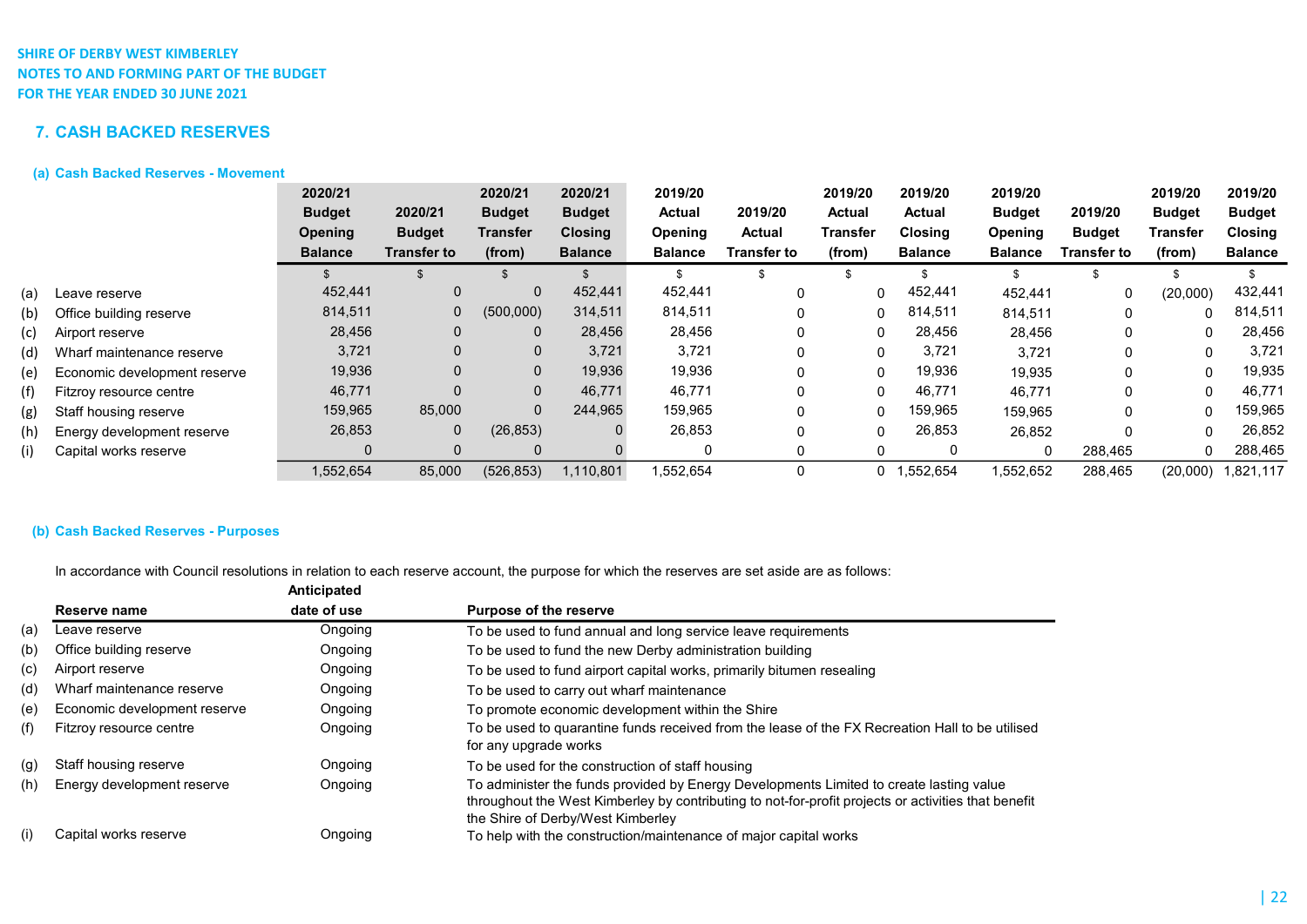## 8. FEES & CHARGES REVENUE

|                             | 2020/21       | 2019/20   | 2019/20       |
|-----------------------------|---------------|-----------|---------------|
|                             | <b>Budget</b> | Actual    | <b>Budget</b> |
|                             | \$            | \$        | \$            |
| Governance                  | 2,250         | 0         | 0             |
| General purpose funding     | 18,125        | 19,240    | 15,000        |
| Law, order, public safety   | 20,100        | 24,009    | 26,300        |
| Health                      | 34.000        | 47.656    | 34.000        |
| Housing                     | 70,560        | 97,263    | 78,890        |
| Community amenities         | 1,948,138     | 1,983,292 | 1,801,700     |
| Recreation and culture      | 95,800        | 106,098   | 116,300       |
| Transport                   | 1,120,000     | 1.750.741 | 1,510,300     |
| Economic services           | 47,500        | 16,665    | 94,400        |
| Other property and services | 0             | 23,176    | 22,450        |
|                             | 3.356.473     | 4.068.140 | 3.699.340     |

### 9. GRANT REVENUE

|                                                          | Unspent grants, subsidies and contributions liability |                             |                                               |                                           |                                             |                          | Grants, subsidies<br>and contributions revenue |                          |  |
|----------------------------------------------------------|-------------------------------------------------------|-----------------------------|-----------------------------------------------|-------------------------------------------|---------------------------------------------|--------------------------|------------------------------------------------|--------------------------|--|
|                                                          | Liability<br>1 July 2020                              | Increase<br>in<br>Liability | Liability<br><b>Reduction</b><br>(As revenue) | <b>Total</b><br>Liability<br>30 June 2021 | <b>Current</b><br>Liability<br>30 June 2021 | 2020/21<br><b>Budget</b> | 2019/20<br><b>Actual</b>                       | 2019/20<br><b>Budget</b> |  |
| <b>By Program:</b>                                       | \$                                                    | \$                          | \$                                            | $\mathfrak s$                             | \$                                          | \$                       | \$                                             | \$                       |  |
| (a) Operating grants, subsidies<br>and contributions     |                                                       |                             |                                               |                                           |                                             |                          |                                                |                          |  |
| Governance                                               | 21,440                                                | 0                           | (21, 440)                                     | $\Omega$                                  | $\Omega$                                    | 16,600                   | 54,863                                         | $\Omega$                 |  |
| General purpose funding                                  | 0                                                     | 25,000                      | (25,000)                                      | $\Omega$                                  | $\Omega$                                    | 3,028,317                | 5,452,557                                      | 2,779,270                |  |
| Law, order, public safety                                | 0                                                     | 231,000                     | (231,000)                                     | $\Omega$                                  | $\Omega$                                    | 19,000                   | 7.885                                          | $\Omega$                 |  |
| Health                                                   | 186.316                                               | 505,766                     | (630, 915)                                    | 61,167                                    | 0                                           | 703,679                  | 838.121                                        | 661,288                  |  |
| Education and welfare                                    | 284,614                                               | 205,000                     | (489, 614)                                    | $\mathbf{0}$                              | $\overline{0}$                              | 512,114                  | 27,829                                         | 494,590                  |  |
| Housing                                                  | 0                                                     | 0                           | U                                             | $\Omega$                                  | U                                           | $\Omega$                 | 6.171                                          | $\Omega$                 |  |
| Community amenities                                      | 0                                                     | 0                           | $\Omega$                                      | $\Omega$                                  | 0                                           | 1,000                    | 3,323                                          | $\Omega$                 |  |
| Recreation and culture                                   | 20,000                                                | 0                           | (20,000)                                      | $\Omega$                                  | $\Omega$                                    | 252,160                  | 356,629                                        | 94,500                   |  |
| Transport                                                | 0                                                     | $\Omega$                    | 0                                             | $\Omega$                                  | $\Omega$                                    | 2,604,762                | 2,278,444                                      | 2,794,230                |  |
| Economic services                                        | 0                                                     | 0                           | 0                                             | 0                                         | $\Omega$                                    | 30,100                   | 7,892                                          | $\Omega$                 |  |
| Other property and services                              | 0                                                     | 0                           | $\mathbf{0}$                                  | $\overline{0}$                            | $\Omega$                                    | 38,000                   | 173,419                                        | $\Omega$                 |  |
|                                                          | 512,370                                               | 966,766                     | (1,417,969)                                   | 61,167                                    | $\Omega$                                    | 7,205,732                | 9,207,133                                      | 6,823,878                |  |
| (b) Non-operating grants,<br>subsidies and contributions |                                                       |                             |                                               |                                           |                                             |                          |                                                |                          |  |
| General purpose funding                                  | 0                                                     | 0                           | ŋ                                             | $\Omega$                                  | 0                                           | 3,866,830                | $\Omega$                                       | $\Omega$                 |  |
| Law, order, public safety                                | 0                                                     | U                           |                                               | <sup>0</sup>                              | $\Omega$                                    | 231,000                  | 183,078                                        | 414,078                  |  |
| Transport                                                | 778,740                                               |                             | 119,378,049 (119,793,359)                     | 363,430                                   | 0                                           | 12,135,800               | 2,453,065                                      | 3,225,890                |  |
|                                                          | 778,740                                               |                             | 119,378,049 (119,793,359)                     | 363,430                                   | $\overline{0}$                              | 16,233,630               | 2,636,143                                      | 3,639,968                |  |
| Total                                                    | 1,291,110                                             |                             | 120, 344, 815 (121, 211, 328)                 | 424,597                                   | $\Omega$                                    | 23,439,362               | 11,843,276                                     | 10,463,846               |  |

| (c) Unspent grants, subsidies and contributions | <b>Budget</b>  |                |
|-------------------------------------------------|----------------|----------------|
| were restricted as follows:                     | <b>Closing</b> | Actual         |
|                                                 | <b>Balance</b> | <b>Balance</b> |
|                                                 | 30 June 2021   | 30 June 2020   |
| Unspent grants, subsidies and contributions     | 424.597        | 1.291.110      |
|                                                 | 424.597        | 1.291.110      |

| 23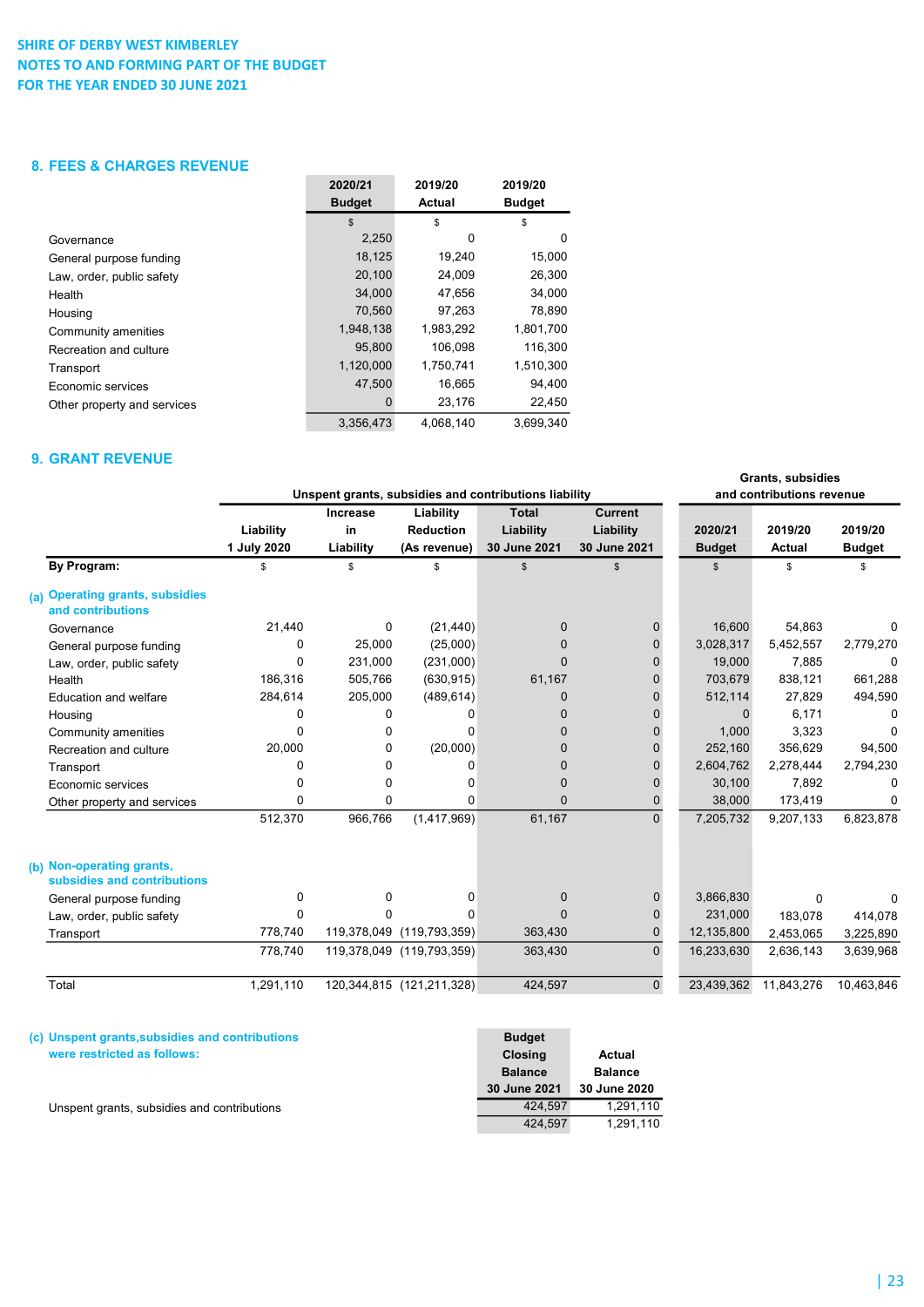### 10. REVENUE RECOGNITION

### SIGNIFICANT ACCOUNTING POLICIES

Recognition of revenue is dependant on the source of revenue and the associated terms and conditions associated with each source

| of revenue and recognised as follows:<br><b>Revenue Category</b>                          | Nature of goods and<br>services                                                                                              | wnen<br>obligations<br>typically<br>satisfied | <b>Payment terms</b>                                                                      | Returns/Refunds/<br><b>Warranties</b>                        | Determination of                                                                                                    | <b>Allocating</b><br>transaction price transaction price                    | <b>Measuring</b><br>obligations for<br>returns          | <b>Revenue recognition</b>                                                                                                                                   |
|-------------------------------------------------------------------------------------------|------------------------------------------------------------------------------------------------------------------------------|-----------------------------------------------|-------------------------------------------------------------------------------------------|--------------------------------------------------------------|---------------------------------------------------------------------------------------------------------------------|-----------------------------------------------------------------------------|---------------------------------------------------------|--------------------------------------------------------------------------------------------------------------------------------------------------------------|
| Rates                                                                                     | <b>General Rates</b>                                                                                                         | Over time                                     | Payment dates<br>adopted by Council<br>during the year                                    | None                                                         | Adopted by council<br>annually                                                                                      | When taxable<br>event occurs                                                | Not applicable                                          | When rates notice is<br>issued                                                                                                                               |
| Grant contracts with<br>customers                                                         | Community events, minor<br>facilities, research, design,<br>planning evaluation and<br>services                              | Over time                                     | <b>Fixed terms</b><br>transfer of funds<br>based on agreed<br>milestones and<br>reporting | Contract obligation if Set by mutual<br>project not complete | agreement with the<br>customer                                                                                      | Based on the<br>progress of works<br>to match<br>performance<br>obligations | Returns limited to<br>repayment of<br>terms breached    | Output method based on<br>project milestones<br>transaction price of and/or completion date<br>matched to performance<br>obligations as inputs are<br>shared |
| Grants, subsidies or<br>contributions for the<br>construction of non-<br>financial assets | Construction or acquisition<br>of recognisable non-financial<br>assets to be controlled by<br>the local government           | Over time                                     | <b>Fixed terms</b><br>transfer of funds<br>based on agreed<br>milestones and<br>reporting | Contract obligation if Set by mutual<br>project not complete | agreement with the<br>customer                                                                                      | Based on the<br>progress of works<br>to match<br>performance<br>obligations | Returns limited to<br>repayment of<br>terms breached    | Output method based on<br>project milestones<br>transaction price of and/or completion date<br>matched to performance<br>obligations as inputs are<br>shared |
| Grants with no<br>contract<br>commitments                                                 | General appropriations and No obligations<br>contributions with no<br>reciprocal commitment                                  |                                               | Not applicable                                                                            | Not applicable                                               | Cash received                                                                                                       | On receipt of<br>funds                                                      | Not applicable                                          | When assets are<br>controlled                                                                                                                                |
| Licences/<br>Registrations/<br>Approvals                                                  | Building, planning,<br>development and animal<br>management, having the<br>same nature as a licence<br>regardless of naming. | Single point in<br>time                       | Full payment prior None<br>to issue                                                       |                                                              | Set by State<br>legislation or limited issue of the<br>by legislation to the associated rights<br>cost of provision | Based on timing of No refunds                                               |                                                         | On payment and issue<br>of the licence.<br>registration or approval                                                                                          |
| Pool inspections                                                                          | Compliance safety check                                                                                                      | Single point in<br>time                       | Equal proportion<br>based on an equal<br>annually fee                                     | None                                                         | Set by State<br>legislation                                                                                         | Apportioned<br>equally across the<br>inspection cycle                       | No refunds                                              | After inspection<br>complete based on a 4<br>year cycle                                                                                                      |
| Other inspections                                                                         | Regulatory Food, Health<br>and Safety                                                                                        | Single point in<br>time                       | Full payment prior<br>to inspection                                                       | None                                                         | Set by State<br>legislation or limited timing of<br>by legislation to the inspection<br>cost of provision           | Applied fully on                                                            | Not applicable                                          | Revenue recognised<br>after inspection event<br>occurs                                                                                                       |
| collections                                                                               | Waste management Kerbside collection service Over time                                                                       |                                               | Payment on an<br>annual basis in<br>advance                                               | None                                                         | Adopted by council Apportioned<br>annually                                                                          | equally across the<br>collection period                                     | Not applicable                                          | Output method based on<br>regular weekly and<br>fortnightly period as<br>proportionate to<br>collection service                                              |
| Waste management<br>entry fees                                                            | Waste treatment, recycling<br>and disposal service at<br>disposal sites                                                      | Single point in<br>time                       | Payment in<br>advance at gate or<br>on normal trading<br>terms if credit<br>provided      | None                                                         | Adopted by council<br>annually                                                                                      | Based on timing of Not applicable<br>entry to facility                      |                                                         | On entry to facility                                                                                                                                         |
| Airport landing<br>charges                                                                | Permission to use facilities Single point in<br>and runway                                                                   | time                                          | Monthly in arrears None                                                                   |                                                              | Adopted by council Applied fully on Not applicable<br>annually                                                      | timing of<br>landing/take-off                                               |                                                         | On landing/departure<br>event                                                                                                                                |
| Property hire and<br>entry                                                                | Use of halls and facilities                                                                                                  | Single point in<br>time                       | In full in advance                                                                        | Refund if event<br>cancelled within 7<br>days                | Adopted by council<br>annually                                                                                      | Based on timing of Returns limited to<br>entry to facility                  | repayment of<br>transaction price                       | On entry or at<br>conclusion of hire                                                                                                                         |
| Memberships                                                                               | Gym and pool membership                                                                                                      | Over time                                     | Payment in full in<br>advance                                                             | Refund for unused<br>portion on application annually         | Adopted by council                                                                                                  | Apportioned<br>equally across the<br>access period                          | Returns limited to<br>repayment of<br>transaction price | Output method Over 12<br>months matched to<br>access right                                                                                                   |
| other goods and<br>services                                                               | Fees and charges for Cemetery services, library<br>fees, reinstatements and<br>private works                                 | Single point in<br>time                       | Payment in full in<br>advance                                                             | None                                                         | Adopted by council<br>annually                                                                                      | Applied fully based Not applicable<br>on timing of<br>provision             |                                                         | Output method based on<br>provision of service or<br>completion of works                                                                                     |
| Sale of stock                                                                             | Aviation fuel, kiosk and<br>visitor centre stock                                                                             | Single point in<br>time                       | In full in advance,<br>on 15 day credit                                                   | Refund for faulty<br>goods                                   | Adopted by council<br>annually, set by<br>mutual agreement                                                          | Applied fully based Returns limited to<br>on timing of<br>provision         | repayment of<br>transaction price                       | Output method based on<br>goods                                                                                                                              |
| Commissions                                                                               | Commissions on licencing<br>and ticket sales                                                                                 | Over time                                     | Payment in full on None<br>sale                                                           |                                                              | Set by mutual<br>agreement with the<br>customer                                                                     | On receipt of<br>funds                                                      | Not applicable                                          | When assets are<br>controlled                                                                                                                                |
| Reimbursements                                                                            | Insurance claims                                                                                                             | Single point in<br>time                       | Payment in arrears None<br>for claimable event                                            |                                                              | Set by mutual<br>agreement with the agreed<br>customer                                                              | When claim is                                                               | Not applicable                                          | When claim is agreed                                                                                                                                         |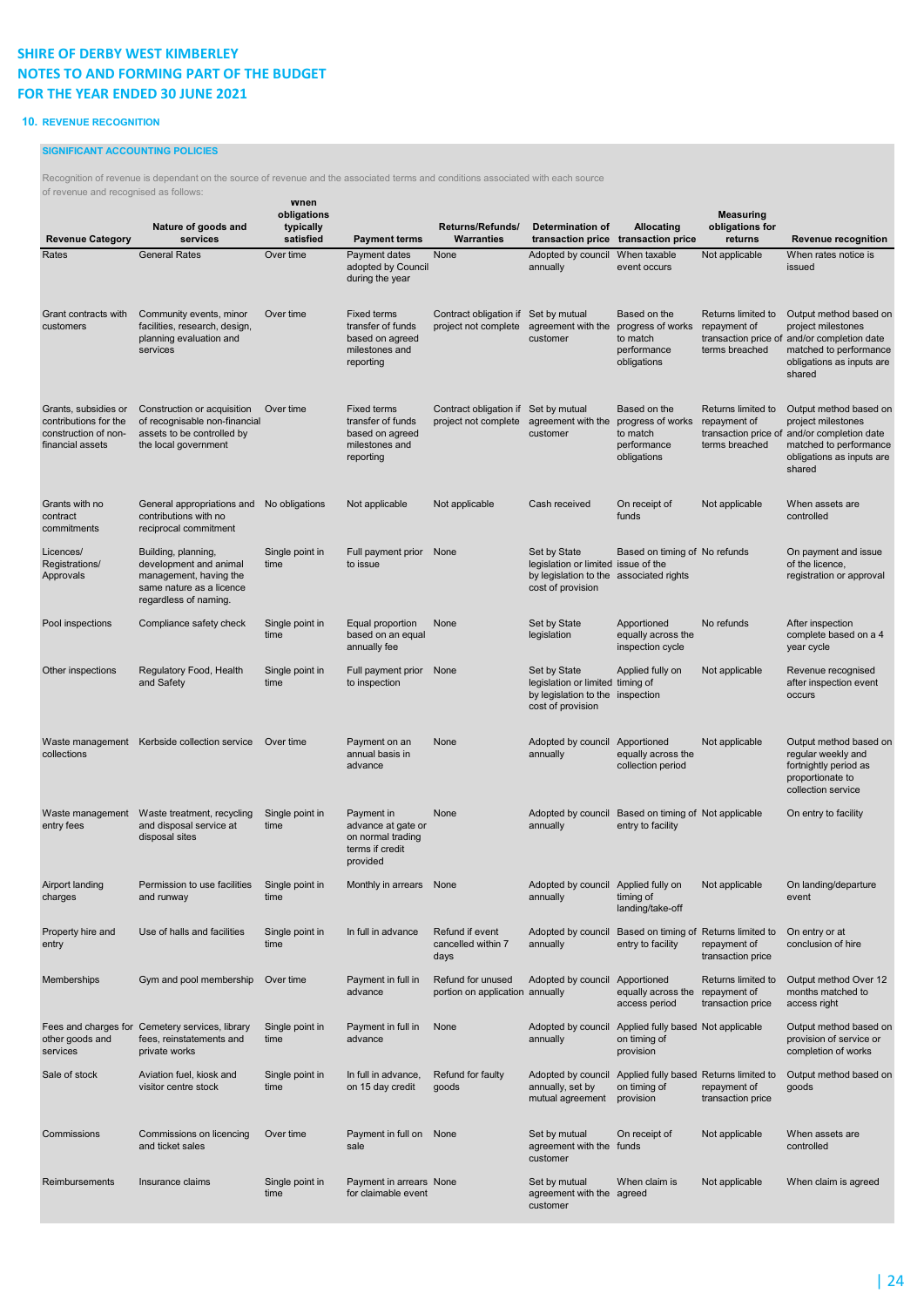# 11. OTHER INFORMATION

|                                                   | 2020/21        | 2019/20       | 2019/20             |
|---------------------------------------------------|----------------|---------------|---------------------|
|                                                   | <b>Budget</b>  | <b>Actual</b> | <b>Budget</b>       |
|                                                   | \$             | \$            | \$                  |
| The net result includes as revenues               |                |               |                     |
| (a) Interest earnings                             |                |               |                     |
| Investments                                       |                |               |                     |
| - Other funds                                     | 35,005         | 60,117        | 98,000              |
| Other interest revenue (refer note 1b)            | 218,000        | 483,839       | 222,075             |
|                                                   | 253,005        | 543,956       | 320,075             |
| * The Shire has resolved to charge interest under |                |               |                     |
| section 6.13 for the late payment of any amount   |                |               |                     |
| of money at 5%.                                   |                |               |                     |
| (b) Other revenue                                 |                |               |                     |
| Reimbursements and recoveries                     | 18,425         | 146,814       | 112,109             |
| Other                                             | $\mathbf 0$    | 0             | 90,891              |
|                                                   | 18,425         | 146,814       | 203,000             |
| The net result includes as expenses               |                |               |                     |
| (c) Auditors remuneration                         |                |               |                     |
| Audit services                                    | 80,000         | 75,250        | 65,000              |
|                                                   | 80,000         | 75,250        | 65,000              |
| (d) Interest expenses (finance costs)             |                |               |                     |
| Borrowings (refer Note 6(a))                      | 151,085        | 172,335       | 259,622             |
| Other                                             | 40,000         | 53,580        | 0                   |
|                                                   | 191,085        | 225,915       | 259,622             |
| (e) Elected members remuneration                  |                |               |                     |
| Meeting fees                                      | 148,500        | 176,095       | 148,500             |
| President's allowance                             | 65,000         | 62,727        | 63,000              |
| Deputy President's allowance                      | 15,000         | 15,682        | 16,000              |
| Telecommunications allowance                      | 6,000          | $\mathbf 0$   | 12,000              |
|                                                   | 234,500        | 254,504       | 239,500             |
| (f) Write offs                                    |                |               |                     |
| General rate                                      | 5,000<br>5,000 | 0<br>0        | 0<br>$\overline{0}$ |
|                                                   |                |               |                     |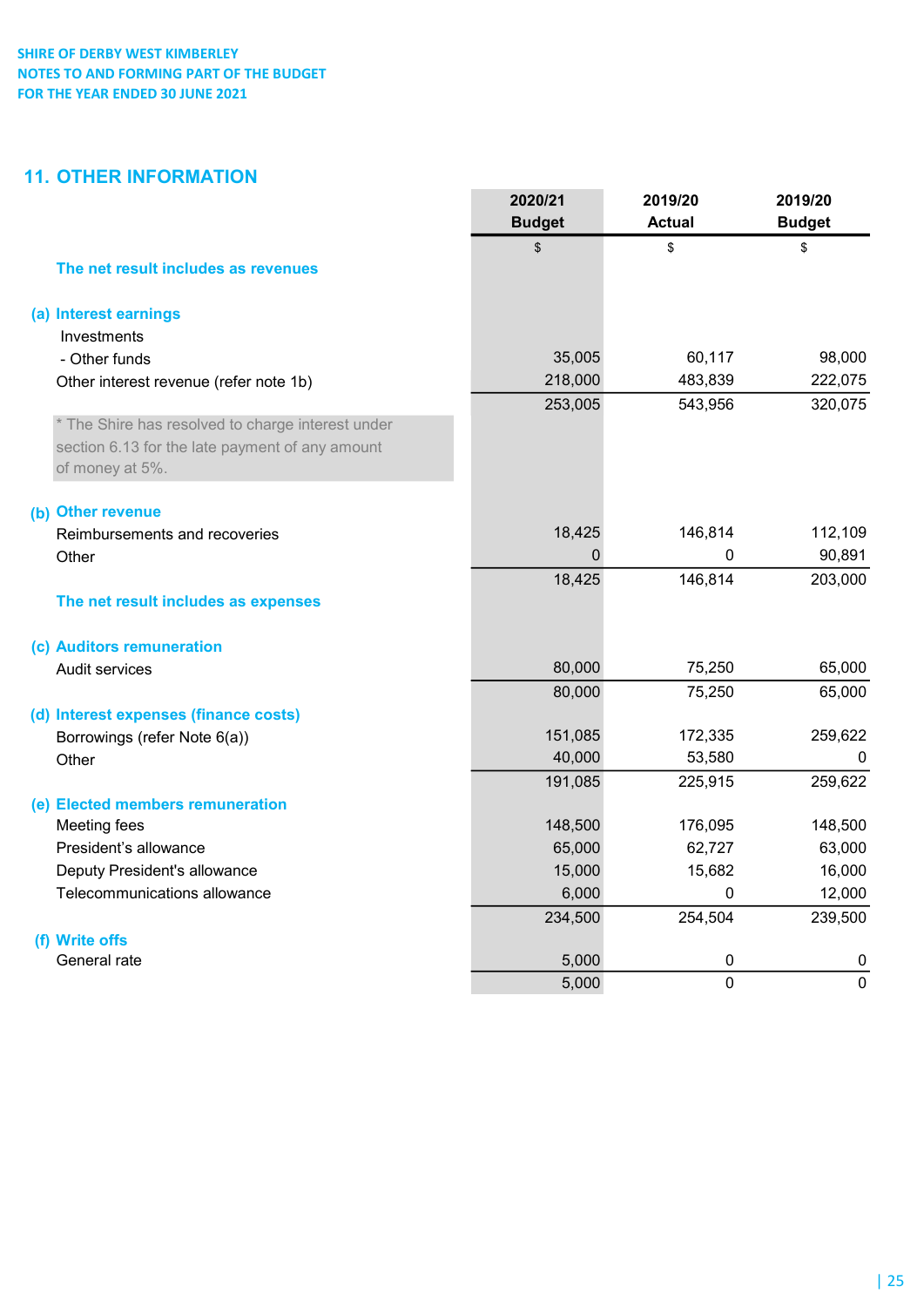# 12. TRUST FUNDS

Funds held at balance date over which the local government has no control and which are not included in the financial statements are as follows:

|                                        |                | <b>Estimated</b> | <b>Estimated</b> | <b>Estimated</b> |
|----------------------------------------|----------------|------------------|------------------|------------------|
|                                        | <b>Balance</b> | amounts          | amounts          | balance          |
| <b>Detail</b>                          | 30 June 2020   | received         | paid             | 30 June 2021     |
|                                        |                | \$               | \$               |                  |
| Parking/footpath/streets contributions | 295,981        |                  | 0                | 295,981          |
|                                        | 295,981        |                  | 0                | 295,981          |